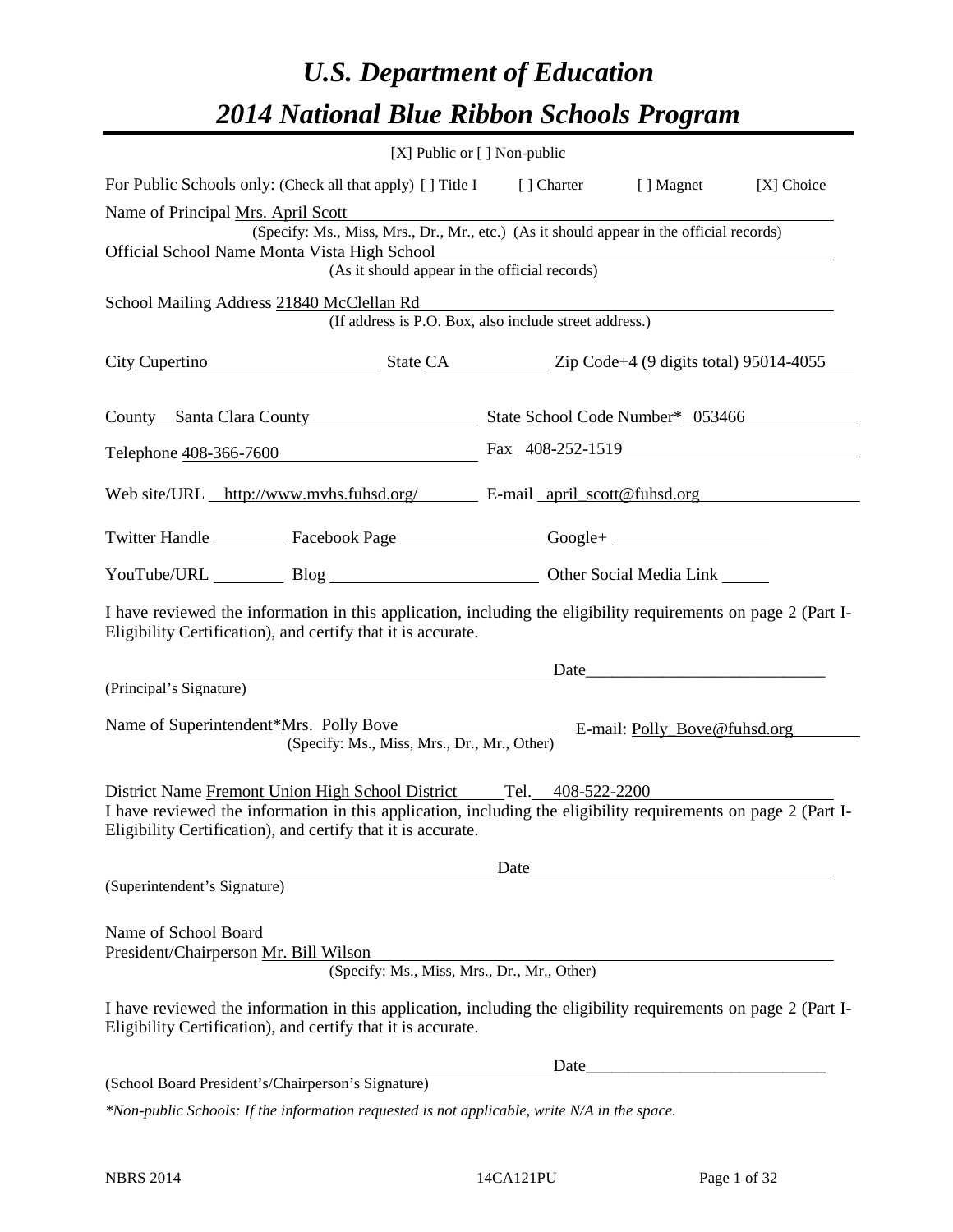#### **Include this page in the school's application as page 2.**

The signatures on the first page of this application (cover page) certify that each of the statements below concerning the school's eligibility and compliance with U.S. Department of Education, Office for Civil Rights (OCR) requirements is true and correct.

- 1. The school configuration includes one or more of grades K-12. (Schools on the same campus with one principal, even a K-12 school, must apply as an entire school.)
- 2. The school has made its Annual Measurable Objectives (AMOs) or Adequate Yearly Progress (AYP) each year for the past two years and has not been identified by the state as "persistently dangerous" within the last two years.
- 3. To meet final eligibility, a public school must meet the state's AMOs or AYP requirements in the 2013-2014 school year and be certified by the state representative. Any status appeals must be resolved at least two weeks before the awards ceremony for the school to receive the award.
- 4. If the school includes grades 7 or higher, the school must have foreign language as a part of its curriculum.
- 5. The school has been in existence for five full years, that is, from at least September 2008 and each tested grade must have been part of the school for the past three years.
- 6. The nominated school has not received the National Blue Ribbon Schools award in the past five years: 2009, 2010, 2011, 2012, or 2013.
- 7. The nominated school has no history of testing irregularities, nor have charges of irregularities been brought against the school at the time of nomination. The U.S. Department of Education reserves the right to disqualify a school's application and/or rescind a school's award if irregularities are later discovered and proven by the state.
- 8. The nominated school or district is not refusing Office of Civil Rights (OCR) access to information necessary to investigate a civil rights complaint or to conduct a district-wide compliance review.
- 9. The OCR has not issued a violation letter of findings to the school district concluding that the nominated school or the district as a whole has violated one or more of the civil rights statutes. A violation letter of findings will not be considered outstanding if OCR has accepted a corrective action plan from the district to remedy the violation.
- 10. The U.S. Department of Justice does not have a pending suit alleging that the nominated school or the school district as a whole has violated one or more of the civil rights statutes or the Constitution's equal protection clause.
- 11. There are no findings of violations of the Individuals with Disabilities Education Act in a U.S. Department of Education monitoring report that apply to the school or school district in question; or if there are such findings, the state or district has corrected, or agreed to correct, the findings.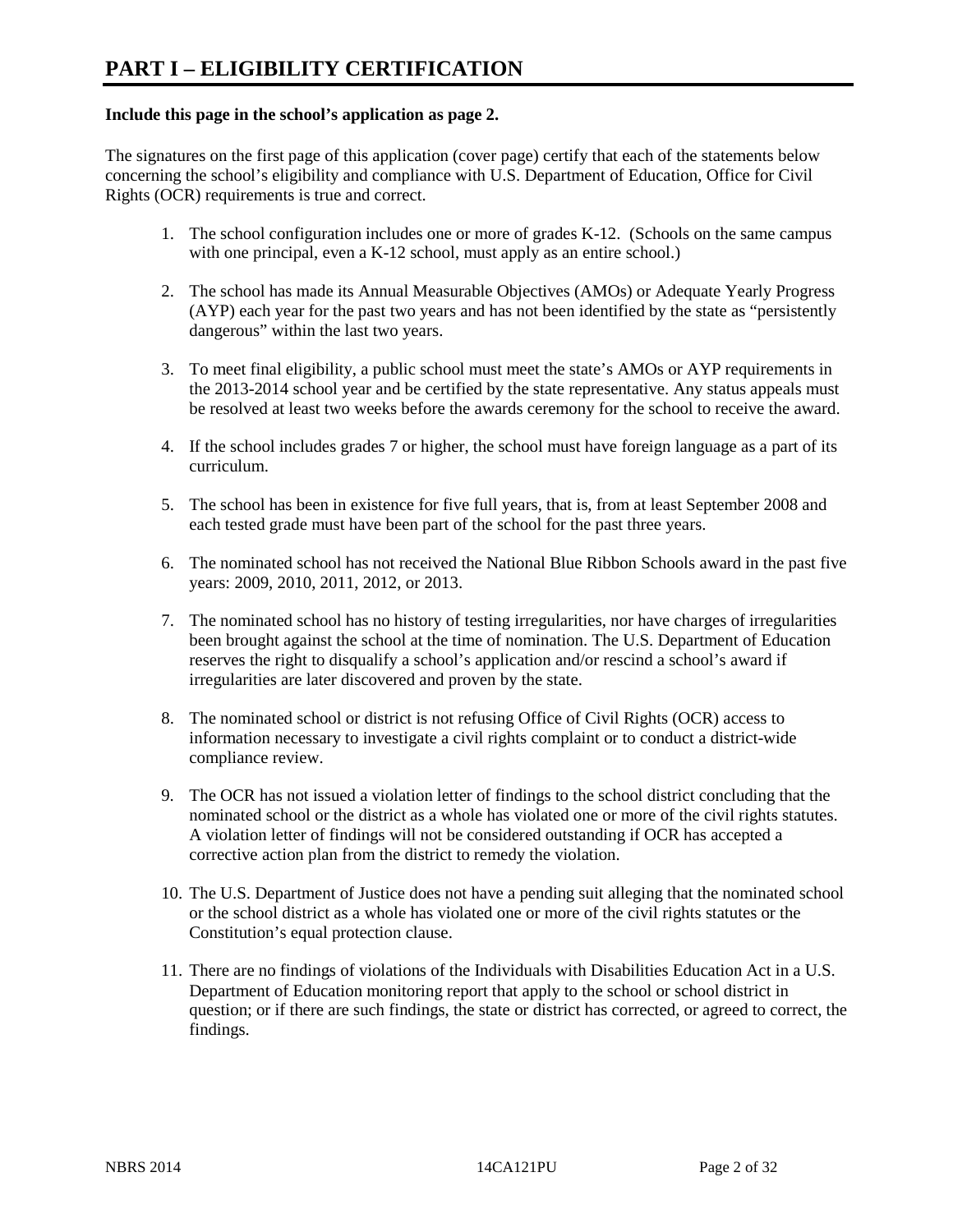# **PART II - DEMOGRAPHIC DATA**

#### **All data are the most recent year available.**

**DISTRICT** (Question 1 is not applicable to non-public schools)

| -1. | Number of schools in the district<br>(per district designation): | $\underline{0}$ Elementary schools (includes K-8)<br>0 Middle/Junior high schools<br>5 High schools |
|-----|------------------------------------------------------------------|-----------------------------------------------------------------------------------------------------|
|     |                                                                  |                                                                                                     |
|     |                                                                  | $0 K-12$ schools                                                                                    |

5 TOTAL

**SCHOOL** (To be completed by all schools)

- 2. Category that best describes the area where the school is located:
	- [] Urban or large central city
	- [ ] Suburban with characteristics typical of an urban area
	- [X] Suburban
	- [ ] Small city or town in a rural area
	- [ ] Rural
- 3. 10 Number of years the principal has been in her/his position at this school.
- 4. Number of students as of October 1 enrolled at each grade level or its equivalent in applying school:

| Grade                           | # of         | # of Females | <b>Grade Total</b> |
|---------------------------------|--------------|--------------|--------------------|
|                                 | <b>Males</b> |              |                    |
| <b>PreK</b>                     | 0            | 0            | 0                  |
| K                               | 0            | 0            | 0                  |
| $\mathbf{1}$                    | 0            | 0            | 0                  |
| $\overline{2}$                  | 0            | 0            | 0                  |
| 3                               | 0            | 0            | 0                  |
| 4                               | 0            | 0            | 0                  |
| 5                               | 0            | 0            | 0                  |
| 6                               | 0            | 0            | 0                  |
| 7                               | 0            | 0            | 0                  |
| 8                               | 0            | 0            | 0                  |
| 9                               | 274          | 287          | 561                |
| 10                              | 283          | 288          | 571                |
| 11                              | 293          | 306          | 599                |
| 12                              | 302          | 310          | 612                |
| <b>Total</b><br><b>Students</b> | 1152         | 1191         | 2343               |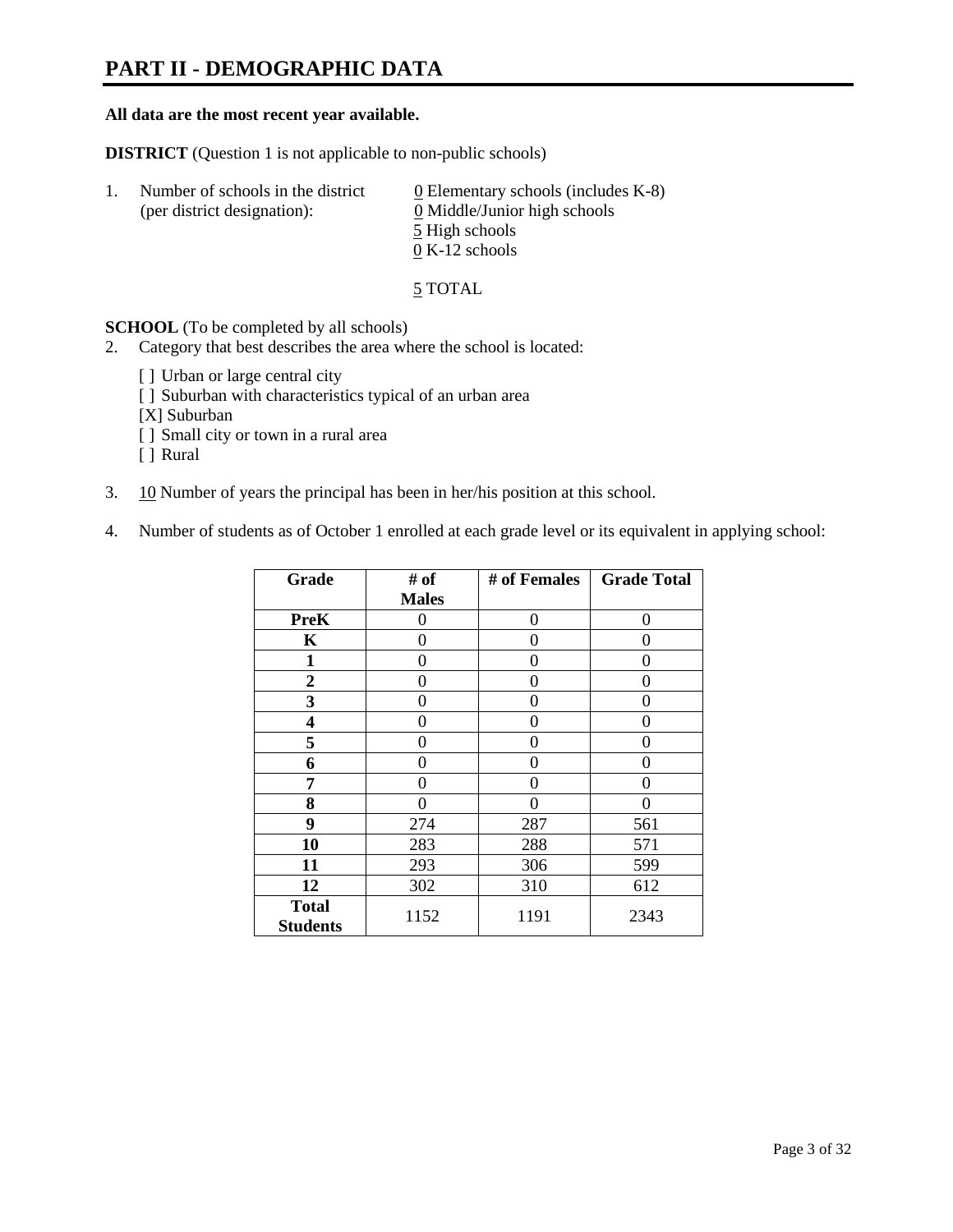the school: 80 % Asian

5. Racial/ethnic composition of  $\qquad \qquad \underline{0}$  % American Indian or Alaska Native 0 % Black or African American 2 % Hispanic or Latino 1 % Native Hawaiian or Other Pacific Islander 17 % White 0 % Two or more races **100 % Total**

(Only these seven standard categories should be used to report the racial/ethnic composition of your school. The Final Guidance on Maintaining, Collecting, and Reporting Racial and Ethnic Data to the U.S. Department of Education published in the October 19, 2007 *Federal Register* provides definitions for each of the seven categories.)

6. Student turnover, or mobility rate, during the 2012 - 2013 year: 3%

This rate should be calculated using the grid below. The answer to (6) is the mobility rate.

| <b>Steps For Determining Mobility Rate</b>    | Answer |
|-----------------------------------------------|--------|
| (1) Number of students who transferred to     |        |
| the school after October 1, 2012 until the    | 35     |
| end of the school year                        |        |
| (2) Number of students who transferred        |        |
| from the school after October 1, 2012 until   | 28     |
| the end of the 2012-2013 school year          |        |
| (3) Total of all transferred students [sum of | 63     |
| rows $(1)$ and $(2)$ ]                        |        |
| (4) Total number of students in the school as | 2343   |
| of October 1                                  |        |
| (5) Total transferred students in row (3)     | 0.027  |
| divided by total students in row (4)          |        |
| $(6)$ Amount in row $(5)$ multiplied by 100   | 3      |

7. English Language Learners (ELL) in the school: 3 %

68 Total number ELL

Number of non-English languages represented: 14 Specify non-English languages: Spanish, Cantonese, Korean, Mandarin (Putonghua), Japanese, Farsi (Persian), French, Hindi, Punjabi, Russian, Polish, Gujarati, Taiwanese, Other non English Languages

8. Students eligible for free/reduced-priced meals: 2 %

Total number students who qualify:  $\frac{42}{5}$ 

If this method is not an accurate estimate of the percentage of students from low-income families, or the school does not participate in the free and reduced-priced school meals program, supply an accurate estimate and explain how the school calculated this estimate.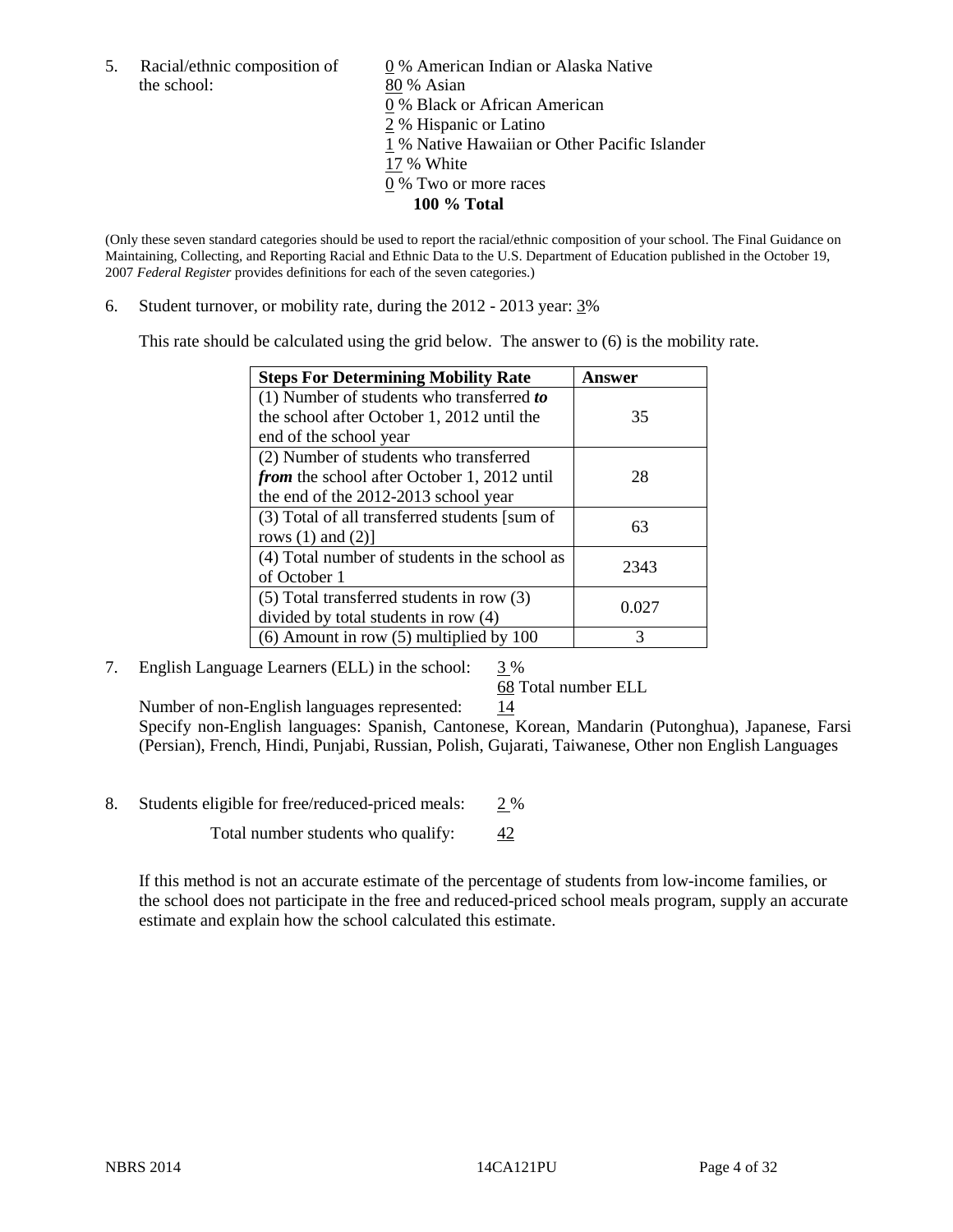117 Total number of students served

Indicate below the number of students with disabilities according to conditions designated in the Individuals with Disabilities Education Act. Do not add additional categories.

| 19 Autism               | 1 Orthopedic Impairment                 |
|-------------------------|-----------------------------------------|
| 1 Deafness              | 27 Other Health Impaired                |
| 0 Deaf-Blindness        | 50 Specific Learning Disability         |
| 5 Emotional Disturbance | 8 Speech or Language Impairment         |
| 2 Hearing Impairment    | 0 Traumatic Brain Injury                |
| 0 Mental Retardation    | 2 Visual Impairment Including Blindness |
| 1 Multiple Disabilities | 1 Developmentally Delayed               |
|                         |                                         |

10. Use Full-Time Equivalents (FTEs), rounded to nearest whole numeral, to indicate the number of personnel in each of the categories below:

|                                       | <b>Number of Staff</b> |
|---------------------------------------|------------------------|
| Administrators                        |                        |
| Classroom teachers                    | 102                    |
| Resource teachers/specialists         |                        |
| e.g., reading, math, science, special | 102                    |
| education, enrichment, technology,    |                        |
| art, music, physical education, etc.  |                        |
| Paraprofessionals                     | 13                     |
| Student support personnel             |                        |
| e.g., guidance counselors, behavior   |                        |
| interventionists, mental/physical     |                        |
| health service providers,             | 99                     |
| psychologists, family engagement      |                        |
| liaisons, career/college attainment   |                        |
| coaches, etc.                         |                        |
|                                       |                        |

11. Average student-classroom teacher ratio, that is, the number of students in the school divided by the FTE of classroom teachers, e.g.,  $22:1$   $23:1$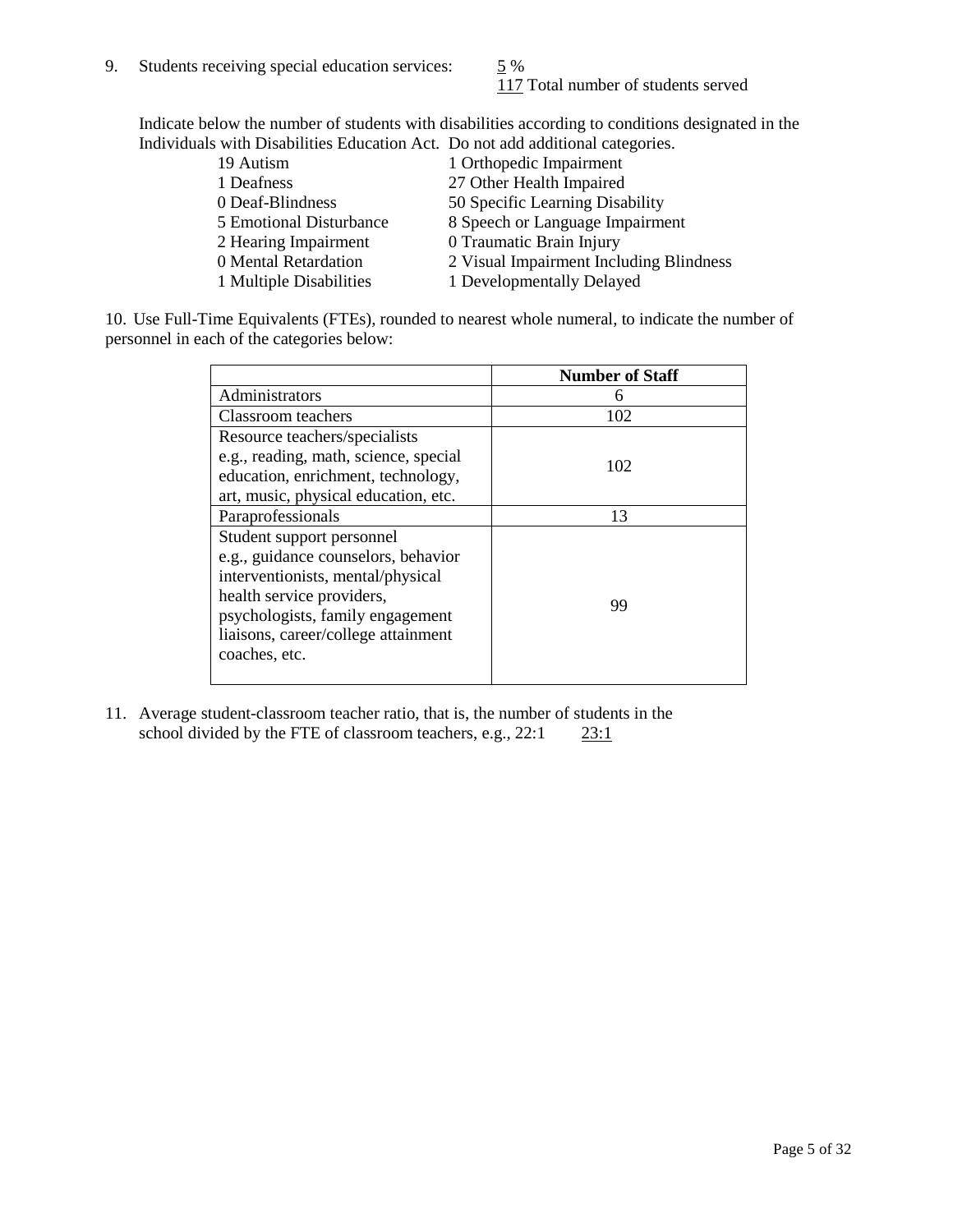12. Show daily student attendance rates. Only high schools need to supply yearly graduation rates.

| <b>Required Information</b> | 2012-2013 | 2011-2012 | 2010-2011 | 2009- | 2008- |
|-----------------------------|-----------|-----------|-----------|-------|-------|
|                             |           |           |           | 2010  | 2009  |
| Daily student attendance    | 97%       | 97%       | 98%       | 98%   | 98%   |
| High school graduation rate | 99%       | 99%       | 98%       | 98%   | 98%   |

#### 13. **For schools ending in grade 12 (high schools)**

Show percentages to indicate the post-secondary status of students who graduated in Spring 2013

| <b>Post-Secondary Status</b>                  |     |
|-----------------------------------------------|-----|
| Graduating class size                         | 629 |
| Enrolled in a 4-year college or university    | 78% |
| Enrolled in a community college               | 19% |
| Enrolled in career/technical training program | 0%  |
| Found employment                              | 0%  |
| Joined the military or other public service   | 0%  |
| Other                                         | 2%  |

14. Indicate whether your school has previously received a National Blue Ribbon Schools award. Yes  $\underline{X}$  No

If yes, select the year in which your school received the award. 2008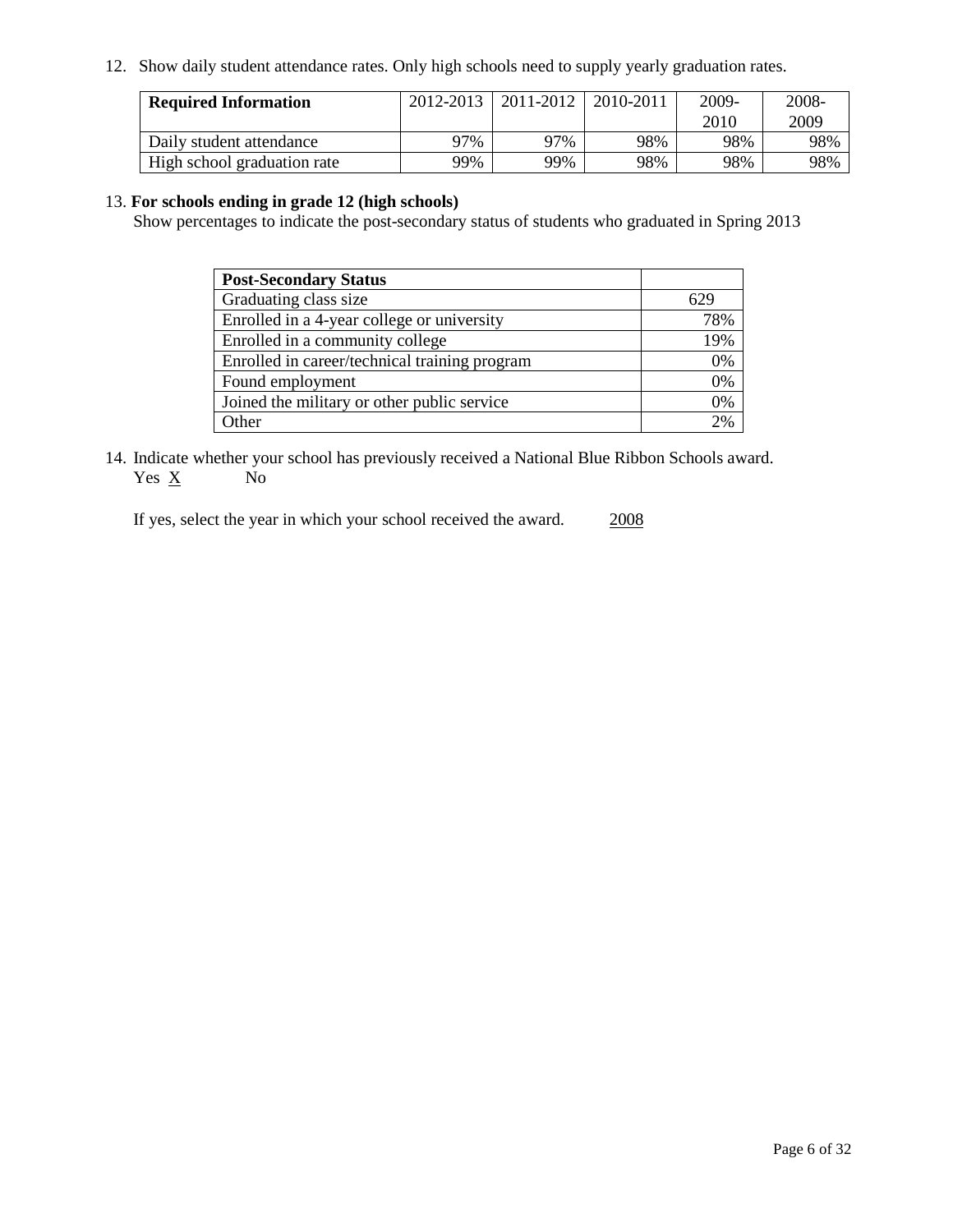# **PART III – SUMMARY**

Located in Cupertino, in the heart of the Silicon Valley, Monta Vista High School is in its 45th year as one of the top comprehensive high schools in California and the United States. The school population is approximately 2350 students. The major subgroups are Asian (80%) and White/Not Hispanic (17%). Our most recent API is 956. Approximately 99% of our students will graduate and 97% will attend college. The class of 2014 boasts 63 National Merit Semi-finalists and152 Commended students. Monta Vista has been both a California Distinguished School (2006) and a National Blue Ribbon School award winner (2008). A teaching staff of about 113 with six administrators and a support staff of 40 provide an environment which is academically challenging and culturally enriching.

Our reputation for rigorous academics and extensive elective and co-curricular programs supports our pursuit in achieving our vision: "Graduates of Monta Vista High School become informed, ethical, and active citizens; knowledgeable self-directed workers; discerning participants in the arts; and lifelong learners in the pursuit of personal excellence who can adapt to the challenges of the future." In November 2007, Monta Vista was ranked #59 in the first annual ranking of America's Best High Schools by the US News and World Report and has been ranked among the top 100 high schools in the nation almost every year since. Most recently Monta Vista was ranked #97 among the top 100 high schools in the nation. In 2011 Monta Vista was ranked #2 in Math and Science for open enrollment schools; more than 18,000 schools were analyzed in the US. The list focuses on broad achievement; measuring how well schools educate all of its students and their college readiness, using a 3-step analysis (Students' state testing data, performance of disadvantaged students, and availability of college-level coursework along with AP test results).

Curriculum is geared to achieving our ESLRs (referred to as LeGos) and is aligned to California State Standards. Many departments are beginning to examine the Common Core Standards. To help all students achieve their academic potential, MVHS enriches its comprehensive curricula with 26 advanced placement and honors courses in seven departments, special day classes for Special Education students, sheltered Social Studies, Science and English classes, ELD classes as well as an AVID (Advancement via Individual Determination) Program, and a variety of elective choices. Students also have access to De Anza Community College through Middle College, College Now, or concurrent enrollment in our Adult and Community Education School. For support outside the classroom, students can get help from one of the four Guidance Counselors, our school psychologists (2.0 FTE), a student advocate, the Study Buddy Society (SBS, an after school peer-tutoring program), or from teachers through weekly Tutorial. Academically atrisk students can recover credits for graduation through concurrent enrollment, on-line classes or at De Anza Community College. As an initial intervention, we are offering Engage, an elective course to support struggling students. Students can also recover credits by taking advantage of our seven-period schedule. Cocurricular activities abound, offering over 80 clubs. Students can also access our award-winning Career Center with computerized college and career-search services staffed with a full time technician and open to students, daily. The Naviance, on-line student guidance system, provides college and career exploration and is a valuable source of information for students and parents. Naviance is used to submit Secondary School Reports and is regularly used by our Guidance Counselors when working with students.

Student support comes from students as well as staff. Link Crew involves approximately 150 students working to make high school a positive experience for incoming freshmen by easing their transition to high school. Monta Vista continues to offer Challenge Day twice a year, maximizing student and staff involvement. Monta Vista and our PTSA have partnered with Stanford University's Challenge Success program with the goal of developing a community of engaged and healthy learners. Our Student Advocate provides professional psychological and emotional assistance, dealing with the full spectrum of adolescent issues. Monta Vista's Leadership students, active participants in the governance of the school, continue to create innovative ways to unite students and staff into a single learning community which values responsibility, respect, and honesty.

The strong parental support and outstanding early education provided by the Cupertino Union School District provides the foundation to place Monta Vista students among the highest achievers in California.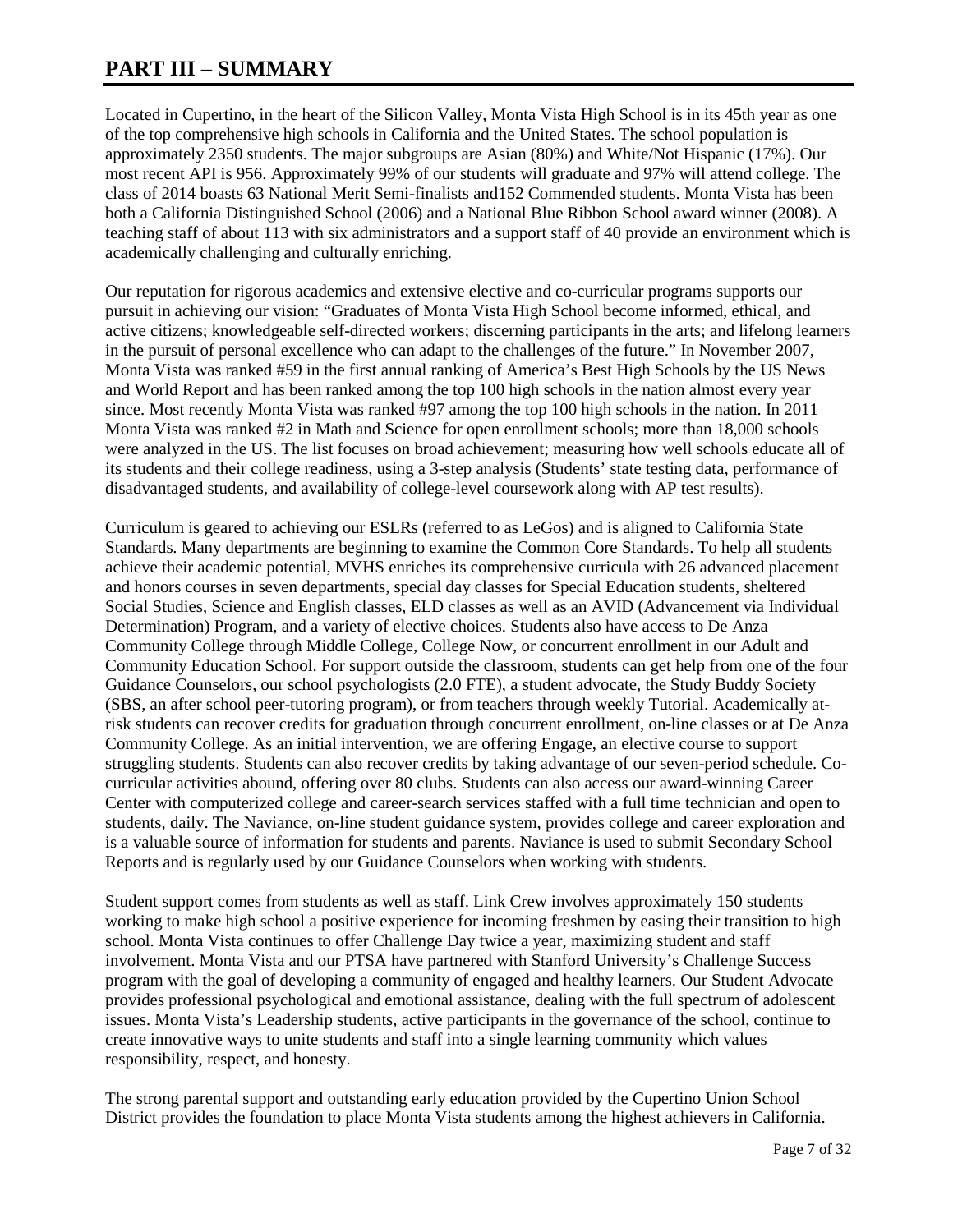Parents provide unwavering support by creating booster clubs, volunteering, giving career presentations, and building the scene for the Senior All-Night Party. Parents and students have access to staff, course information, student grades, and transcripts through School Loop and Infinite Campus. Guidance presentations are held several times a year for students and parents covering topics ranging from high school life and co-curricular involvement to course selection and the college application processes.

Monta Vista is wonderful for all learners.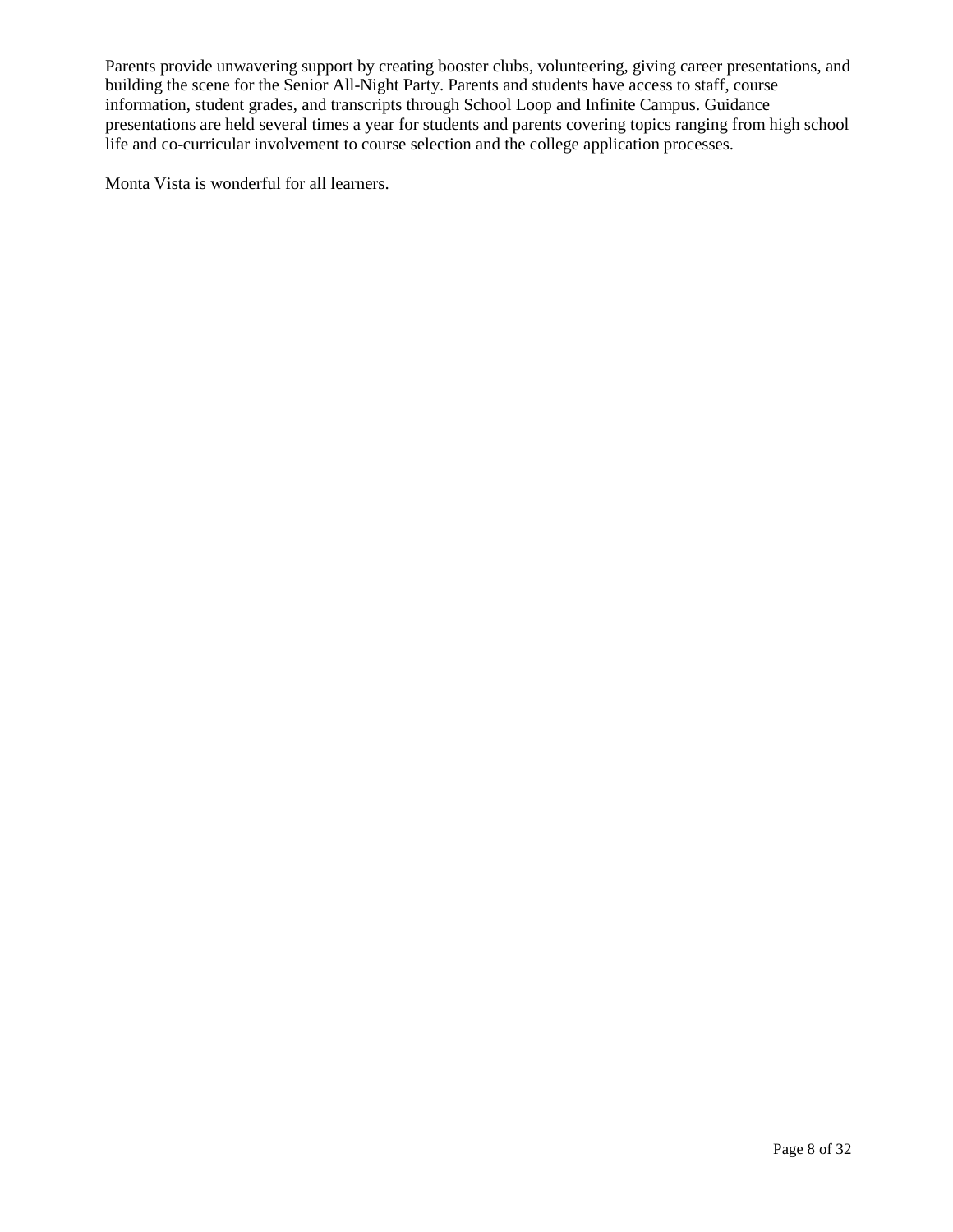## **1. Assessment Results:**

The CAHSEE passage rates for first time test-takers remains consistently high, 100% in English Language Arts and 99% in math. Our challenge is to address the needs of our students who are not at the proficient level yet. In math and ELA, our target group is our Hispanic population, totaling 12 tests (6 in ELA and math).

The percentage of students performing at or above proficient on the CSTs in ELA, Social Science and Science has consistently increased over the past three years and continues to exceed state and district averages in all subject areas. While it is easy to focus on the successes, it is critical that we do not ignore the percentage of students scoring below proficient on the April 2013 administration of the CSTs in the ELA  $(8\%)$ , Math (18%), Science (7%) and Social Studies (10%).

In a response to these consistent numbers, our school is in the midst of developing strong, cohesive, coursealike professional learning communities. Each department through the development of course-alike PLCs is dedicated to developing essential learnings, common formative assessments, and data analyses to guide instruction or intervention, determined to provide access for all learners. Many departments have embedded effort and mastery into the curriculum and assessment, fostering a growth mindset for all students.

The vast majority of our students is considered on-track for college and is performing exceptionally well on our statewide assessments. We do, however, have a small population of mathematics students who begin in Algebra I and typically continue to struggle year to year. In a school that functions at such a rigorous academic level, it is easy to lose track of these struggling students despite the significant decrease in Algebra I students from 2008 (131 students) to 2013 (34 students). Even though the number of students has dropped, exactly half of them perform below the proficient level. Despite these numbers, our Algebra I teachers continue their amazing efforts in support of our Algebra I Initiative. Our 10th grade Geometry students (60 students) struggled in their performance on the CSTs, with 63% performing below the proficient level. By 11th grade, student performance in Algebra II (57 students) continued with the same pattern, with 88% of our 11th grade students scoring below proficient. The math department is continually seeking various instructional strategies and assessment tools to help support all students. In addition, the Special Education department has placed an emphasis in hiring para-educators who are versed in mathematics to provide additional support for students.

Moreover, the math department is working to identify the essential skills at each level and to better identify and integrate those essential skills that are common across all math courses. For example, in Algebra I, the teacher identifies the essential learnings and assesses those skills, providing the teacher with data or evidence unique to each student indicating mastery or the possible need for intervention. One example intervention is allowing students the opportunity to re-take tests to display mastery. Another intervention strategy is the use of peer tutors within the Algebra I classes. The peer tutors for Algebra I were recommended by other math teachers as a result of their mathematical knowledge, supportive nature, and ability to explain concepts fully. Targeted tutorials also support students, as do graphic organizers and structured notes. Interventions are continually being developed, but the structure of the learning itself is also being adapted. Geometry teachers are beginning that same support structure.

The 10th grade Life Science scores took a significant jump. The Science department members have collaborated on unit development, common assessments, and collaborative support of students. Their work epitomizes the results that come from collaborative dialog, strategic interventions, and the team approach expected in a professional learning community. Most important, our students are benefiting from such professionalism modeled by our staff.

As a staff, we are continuously striving to find ways to best improve instruction and learning. Over the past few years, we have delved deeply into professional learning communities, exploring the importance of identifying essential learnings, establishing guaranteed and viable curriculum, creating authentic common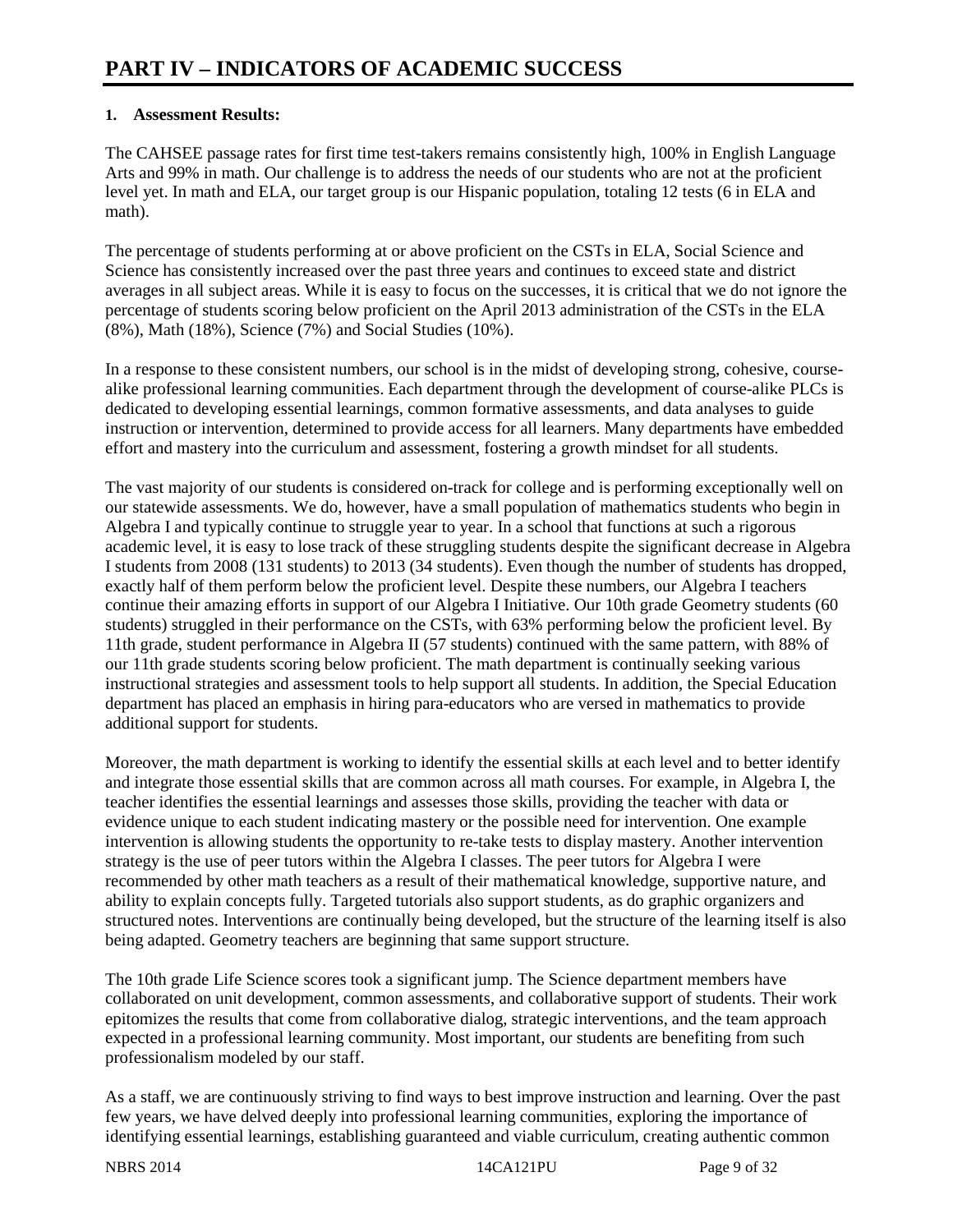formative assessments, and reserving guarded time to analyze student work. This school year, we are moving deeper into professional learning communities, sending nearly 27 of our teachers to PLC at Work, a nationally recognized conference for professional development centered on professional learning communities.

#### **2. Using Assessment Results:**

Monta Vista teachers constantly revise and update their instructional practices based on the outcomes of our assessments. Interventions are set up based upon the evidence provided by analyzing student work. We are looking to improve how we deliver instructional changes based on the data discovered from student assessments, both formative and summative. This is the critical element of our work.

In the Social Studies department, the World History PLC has been looking at improving student in-text citations of work. Based on observations and examination of student work, the PLC found this is an area where students need more practice and have devised assignments for students to improve their skills before being assessed in research and other written work. World History has also identified document-based questions as an area where students need intervention in developing analysis and synthesis skills.

In our Science department, re-teaching after tests as well as after assignments is common practice. Analysis of student performance on tests and assignments is reviewed by our course-alike PLC. Modifications of assessments and assignments occur to achieve greater clarity and to increase student mastery. Biology uses STAR data to indicate areas of strength as well as areas for growth in their teaching practices.

In the Art department, visual assessment of student work allows teachers to determine if students understand the concepts which are being learned. The focus for future units will change based on the assessment findings from previous units. Students who need to improve on a product will be asked to show the original alongside the final project.

Our English department has coordinated release days to look at common assessments, and eventually student work, to better inform teachers about improving practices and engaging students. Individual teachers give the EAP multiple times a year, creating opportunities for feedback and improvement. Moreover, the use of passage response assignments allows teachers to be efficient in receiving student work and determining what instructional needs are still required for student mastery.

The Math Department, based on quiz and test data, engages in corrections, re-teaching, or "challenge" questions. Student work is assessed utilizing a variety of mediums to track growth and understanding over time. Geometry teachers give projects in addition to traditional assessments, thus offering a variety of assessment options for students to display attainment of standards and LeGos.

aAt Monta Vista, three communication tools are used to inform students and parents of academic progress: School Loop, Infinite Campus, and mail. Eighty-five percent of our teachers use School Loop as their main source of communication, often updating the grade book, calendar, assignments, and other pertinent information on a weekly basis. School Loop is our official website and also is organized to disseminate school wide information through emails and the daily bulletin. Infinite Campus houses all of our student data. Parents and students can login to find live transcripts, progress reports and attendance. The traditional mail system delivers our progress reports.

#### **3. Sharing Lessons Learned:**

#### Sharing Strategies

The collaborative efforts within Monta Vista are practiced beyond our walls as well. The five high schools within the Fremont Union High School District share strategies and expertise to further our practice. Monta Vista is an active member of the five-year old Algebra Initiative, continuing to perfect strategies and develop curriculum that support our most foundational mathematics students.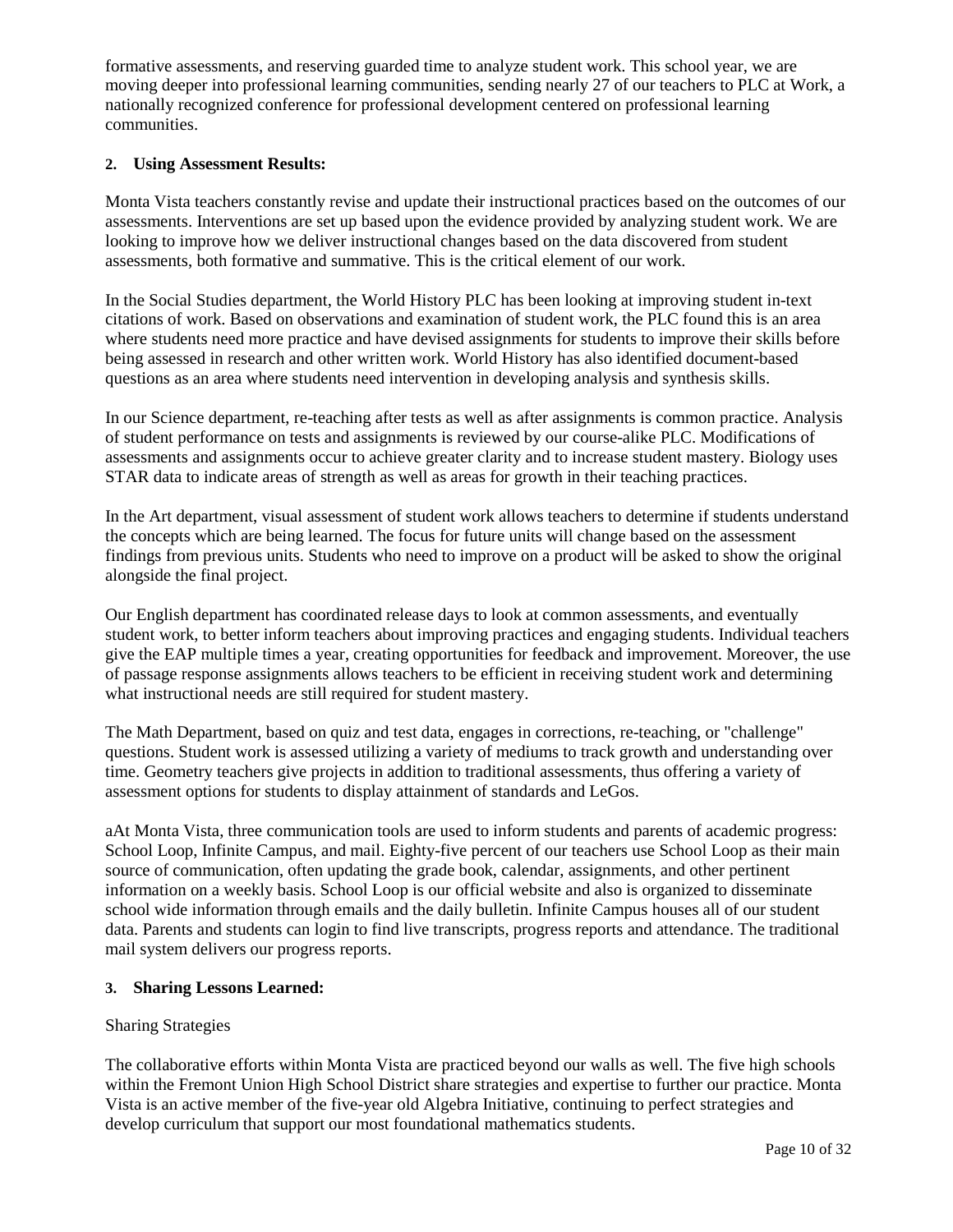This year the district embarked on 9th grade Biology and 9th grade Literature/Writing professional learning communities, identifying essential learning outcomes and developing common formative assessments in alignment with Common Core expectations, supporting our students in required initial courses.

The Department Chairpersons of the five major subject areas (Science, Math, English, Social Science and World Languages) meet monthly with their partner colleagues as a district liaison group to discuss emerging issues, strategies, texts, and assessments.

Departments such as Drama, that are small or one-person departments, meet regularly with their coursealike peers across the district.

Athletic Directors, Activities Directors and job-alike Assistant Principals from the five high schools meet a minimum of monthly with district personnel to strengthen their practice and to collaboratively determine best approaches.

Many of our Advanced Placement teachers belong to on-line AP networks, sharing questions, strategies, and assessments to better prepare students for the associated AP exam.

Monta Vista has partnered, with other schools beyond our district, with the Challenge Success Program at Stanford University to better determine ways to support students and families confronting increased stress and academic demand. These partner schools, some local and others within the state and beyond, have collaboratively discussed time management strategies, emotional-social strategies, course and homework load expectations, etc.

Monta Vista has set a goal to have every teacher, within the next five years, attend the Solution Tree "PLC at Work" conference to bring common experience and a collective language to support our professional development activities and goals.

#### **4. Engaging Families and Community:**

Parent and student survey evidence showed a high achieving environment, yet parents were unclear about course pathways. In response, Monta Vista High School (MVHS) implemented grade level and department elective nights to provide more information about course options prior to course selection. Course selection nights include translation services in three languages. In addition, MVHS created a Course Information Fair, built into the school day, for students to visit classrooms to find out more about classes and assist in their informed decision-making.

Data showed English Language Learner (EL) parents participate in school activities at a lower rate than English speaking parents. In response, an EL parent group was established which meets four times per year in person or by phone check in.

We did not have an early warning system to reach out and intervene with struggling students before the first marking period. Administration implemented a referral system within the first three weeks of school for students struggling academically. In addition, each Guidance Counselor and administrator meets with every student earning a D/F/I in any given grading period, establishing another adult contact on campus for struggling students.

Parent and student survey results from 2007, 2011, and 2013 showed that managing student academic and personal stress as a high priority. In response, staff implemented Challenge Day twice a year involving 100 students and 25 adults each time to address the needs of our students and staff. As a spinoff, our Student Advocate (Licensed Marriage and Family Therapist) holds parenting classes to assist parents in navigating the nuances of raising adolescents.Parent information nights are held for all incoming 9th grade parents and students as well as 10th and 11th grade parents and students for both our general and special education populations where Guidance Counselors, Administrators and Department Chairs inform the community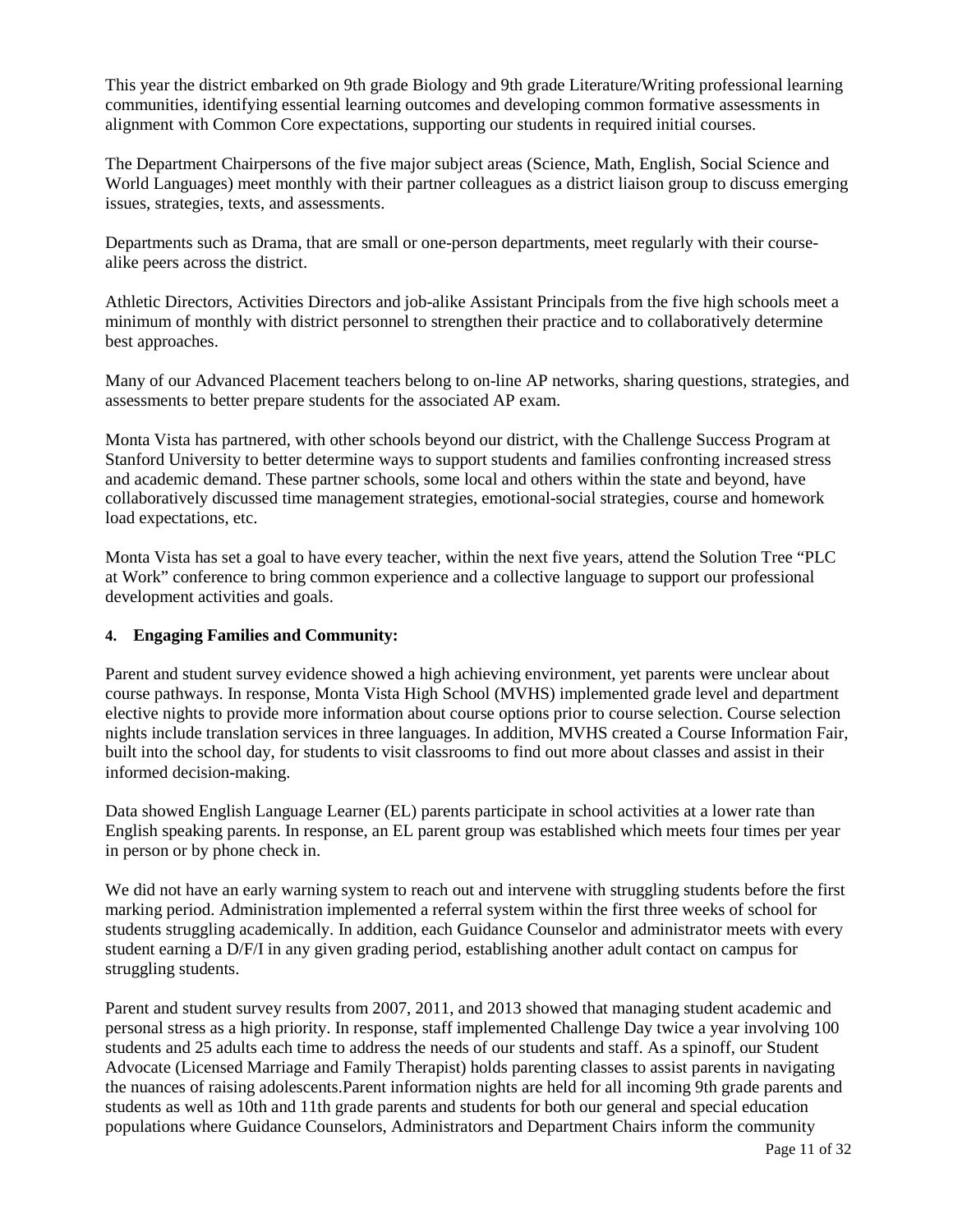about our programs, LeGos, and co-curricular activities. Furthermore, we include students, parents, administrators and Guidance Counselors in community events like Running of the Bulls, Freshmen Orientation, Back-to-School Night, and Explore Careers.

Monta Vista's community is strong and dynamic. The connections made throughout the year are promising and supportive of all students. With a strong and informed Parent Teacher Student Association and School Site Council, we are always looking for ways to better Monta Vista in partnership with our community.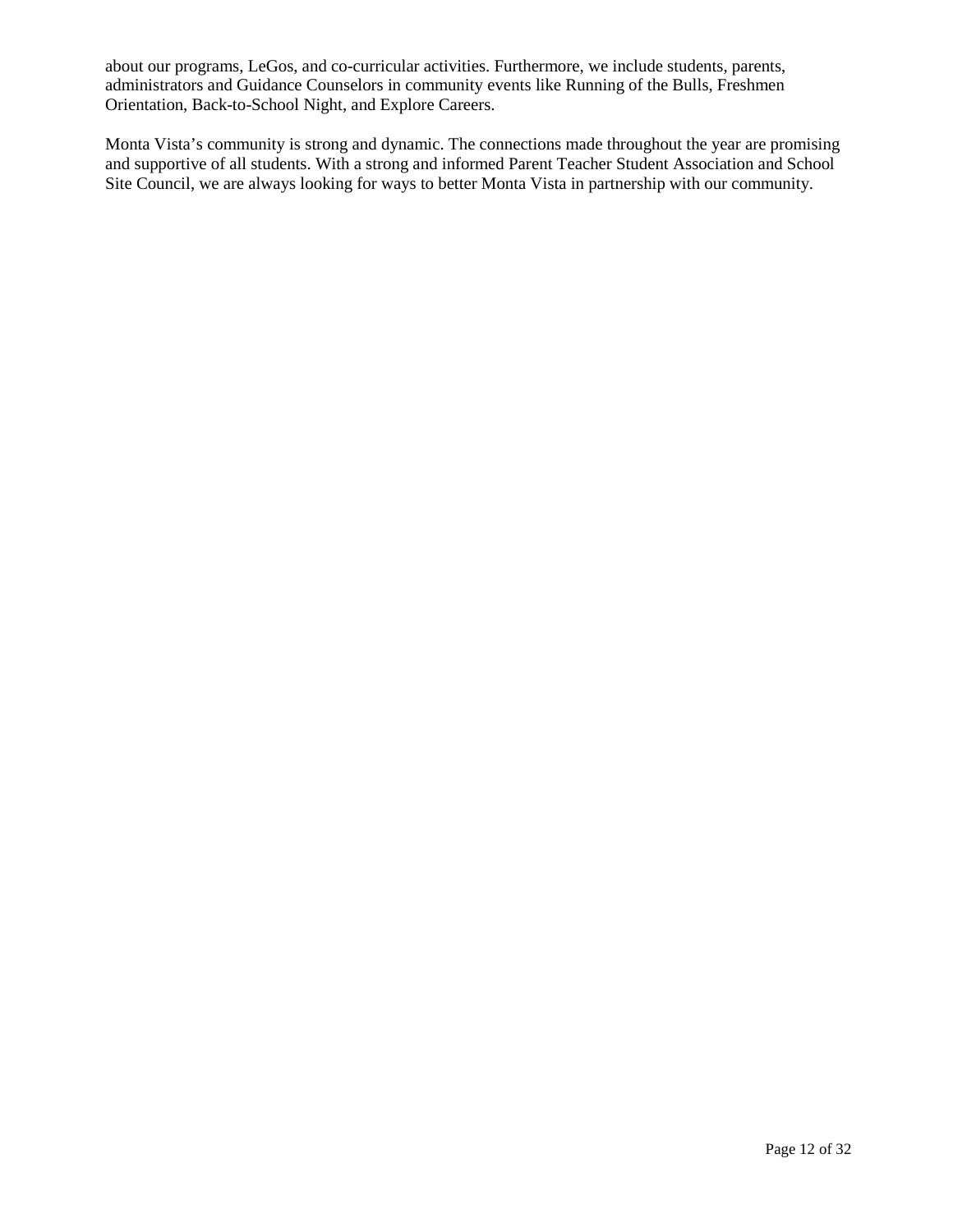# **1. Curriculum:**

Monta Vista's bell schedule generates guarded time, allowingour teachers to work in course-alike Professional Learning Communities (PLCs) on Wednesday mornings. During Wednesday morning meetings, teachers develop and review curriculum (essential learnings), instructional practice, and interventions as a result of analyzing student work. In addition, release days are available for more extensive research that will benefit all learners. Holistically, Monta Vista courses were aligned to California State Standards and are rapidly transitioning to Common Core State Standards. Moreover, they have always been aligned to our school wide LeGos. In addition, PLCs are working diligently to explicitly develop the essential learnings that seamlessly align with our LeGos and our five guiding questions: 1.) What do we want our students to know and be able to do? 2.) Before it is too late, how will we know when they can do it? 3.) What research-based practices do skillful teachers use that ensure student learning? 4.) How will we respond and intervene when they are not learning? 5.) How will we respond if they already know it?

The English department is using project-based learning through the "encyclopedia of an ordinary life" project, which reflects a focus on the Common Core.

Social Studies is focused on primary source analysis and critical thinking skills which are used as a basis for junior level courses and used as the focus for junior year research projects.

Science uses individual research projects to effectively integrate Next Generation science standards that are oriented towards inquiry and science as a process. In the meantime, Monta Vista's Learning Goals (LeGos) are implicitly addressed in these student projects; teachers recognize a need to become more explicit with these connections for our students.

Science and music teachers are "flipping" the classroom, implementing blended learning (videos and investigations) in their courses and affording teachers the opportunity to make meaningful connections during class time.

Within the World Languages department, state standards and LeGos are at the center of curriculum development. Project reviews are performed as classes in order to better connect their work to standards and LeGos. In Chinese, a unit on family helps to teach culturally specific information along with the spoken language.

Many courses on campus, including all English courses, involve some type of public speaking for students utilizing a school-wide oral communication rubric developed by the English department. Other types of public speaking opportunities for students come in the form of debates, academic discussions, and analysis of content across the curriculum.

World Studies and AVID courses engage in direct instruction regarding student collaboration including how to work in small groups and respectfully raise questions as well as disagreements. Self-management is at the core of our AVID program as students are explicitly taught to record assignments, take notes skillfully, manage time, and self-advocate.

In Science courses, real world skills are taught and enhanced through the use of technology-based labs. While LeGos are implicit in projects assigned, teachers continue to make their projects more explicitly connected to our LeGos.

The addition of the "Why Try" course within our Special Education department has helped students make connections toward better and appropriate life choices while supporting the development of their academic skills.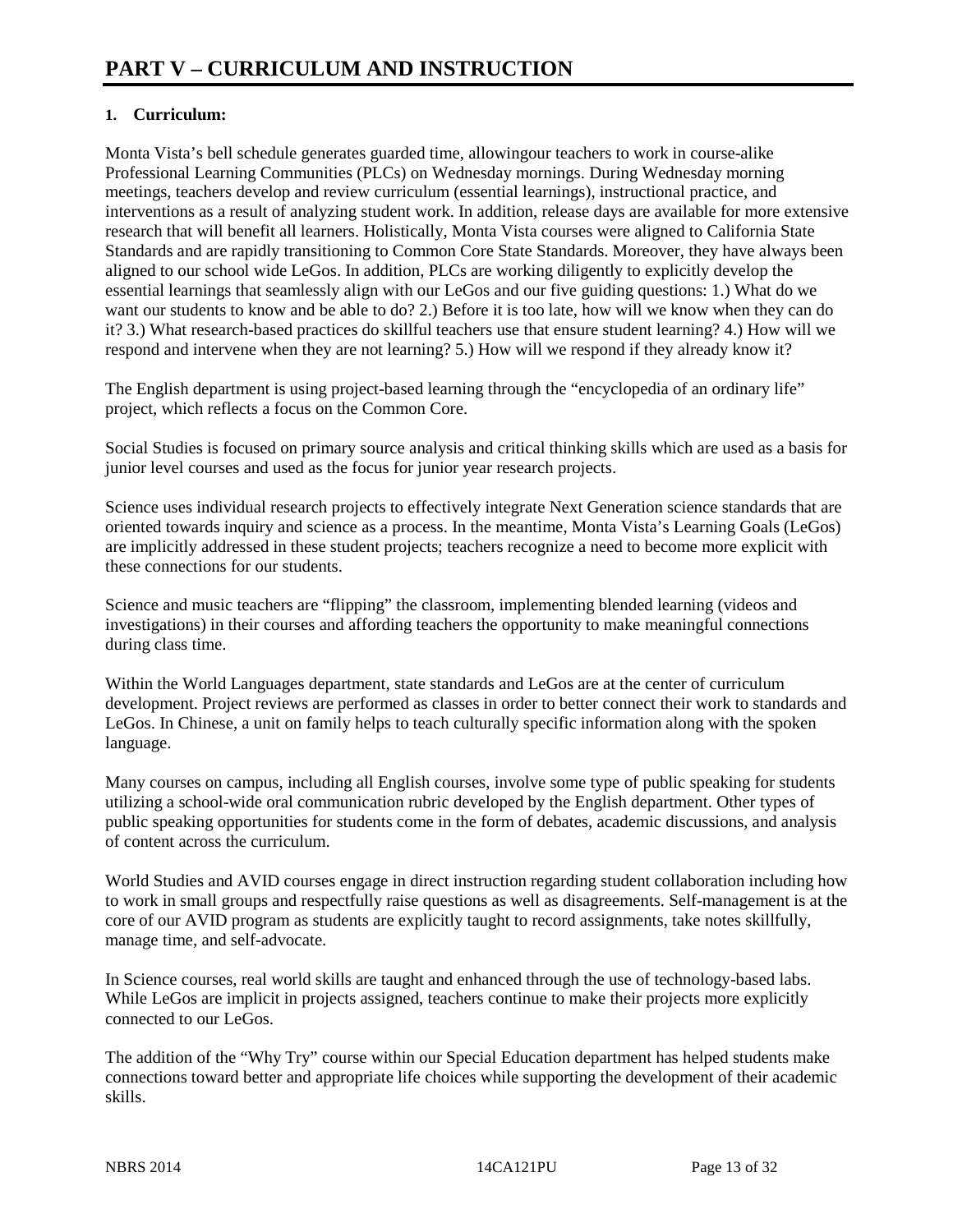In Social Studies, Historical Analysis Writing with peer editing offers students opportunities to practice proper essay writing techniques, which supports skills necessary for success in subsequent courses.In Math courses, projects are developed which tie math to other content areas. For example, a Valentine's Day project has students create art and poetry in a creative way to explain how triangles are related (named "Love Triangle").

In Physical Education, students create and follow their personally developed workout plans. Each plan is relevant to the student's needs and requires them to manage their time in class in order to achieve desired outcomes.

## **2. Reading/English:**

As our data clearly shows, English is one of our most impressive statistical lines. Over the past five years, we have experienced excellence across all grade levels as our students routinely earn proficient and advanced results. With that, it is important to interject that our English department is not complacent and continues to pursue excellence through the development of course-alike professional learning communities and professional development. While it is clear that reading is the focal point in this prompt, it is difficult to eliminate the importance of writing in developing solid readers.

Across English courses, challenging texts are supplemented with academic literary criticism, which all students must integrate into their interpretations of the texts. Options for student self-selection regarding essay prompts, projects, etc. allows for differentiation. Summative assignments check for mastery of essential skills or understandings. To teach the material and ensure students understand the topics in a piece of literature, we discuss the books in small and large groups through writing and quizzes. At the junior level, students have greater opportunities for independent and student-directed learning through Socratic seminars where students work together to build their understanding of complex texts. Students have greater flexibility to generate their own essay prompts and choose their focus for exploration.

SPED/Sheltered Literature assignments are adjusted for quantity (length) but not for quality or rigor. This gives students the opportunity to demonstrate knowledge and mastery of a subject without being overwhelmed by length.

The English department allows essay rewrites to improve writing and to emphasize the importance of the writing process as it pertains to textual analysis. Students fill out essay rewrite forms to identify areas of improvement. This form serves as the starting point for a one-on-one student/teacher conference about the student's writing. This gives students individual feedback and a chance to master key skills.

Furthermore, teachers within the English department, along with administrators attended several trainings including the English Reading and Writing Course (ERWC) that is designed to prepare juniors and seniors for the California State University (CSU) English placement exam and Inquiry by Design (IBD). IBD is a powerful strategy that supports readers of all levels and supports the work already being done within our English department through close textual analysis. While our scores indicate that our English Language Arts program is advanced, our English department continues to learn and develop ways to make our students better readers and writers.

#### **3. Mathematics:**

In our Math department, many of our teachers use rubrics and clear directions on larger, open-ended projects. Additionally, math teachers routinely demonstrate how problems should be completed, how students can show their homework, and how to effectively work through the more performance-based assignments. Additionally, two years ago the district began an initiative regarding the use of academic language across all courses. This training motivated math teachers to communicate both verbally and in writing more clearly what skills are desired as well as the appropriate mathematical language used to do so. Along with academic language production, clear and concise objectives are shared in all mathematic courses.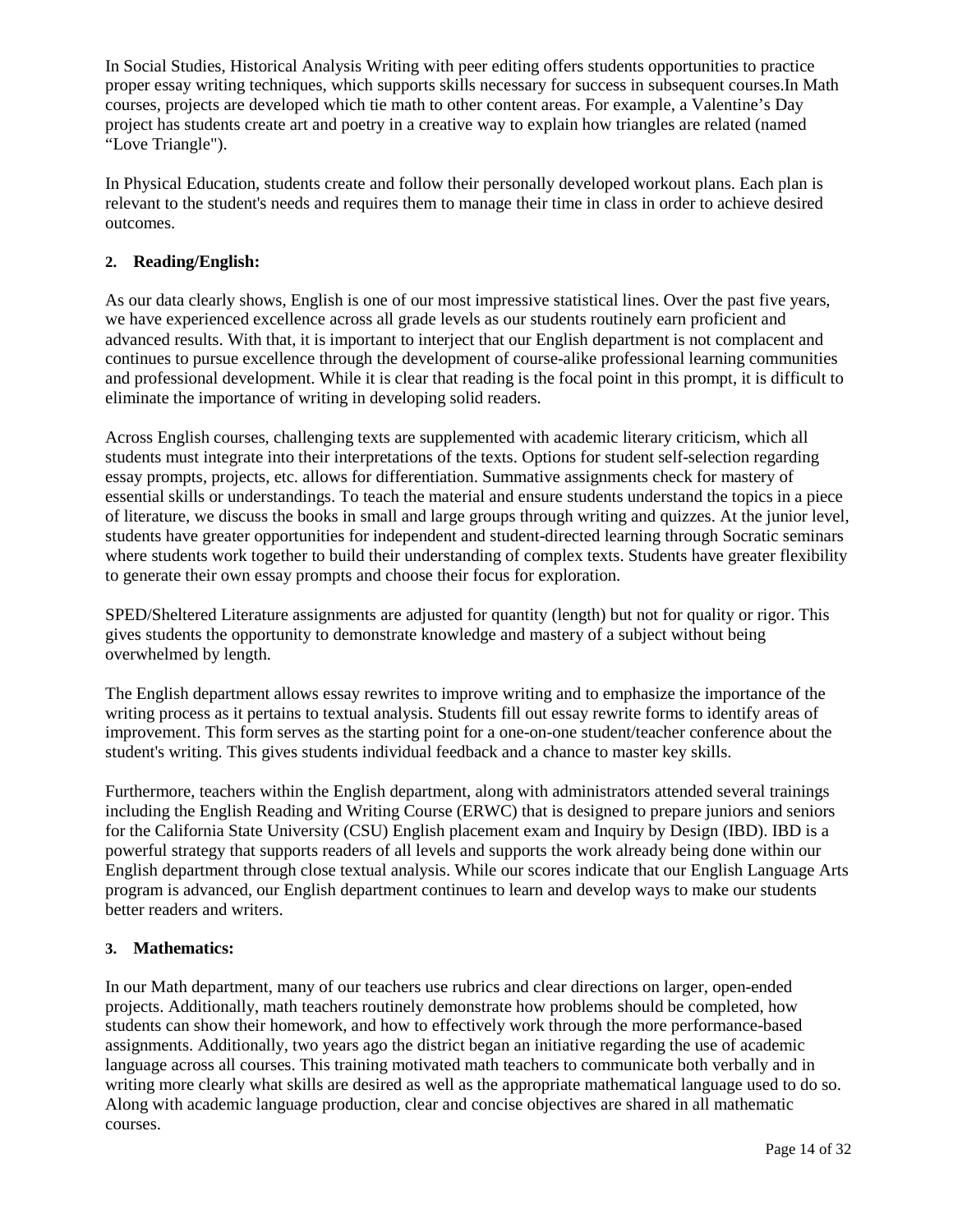Instruction within our Math department focuses on solving a multitude of mathematical problems collaboratively. Initially, teachers walk around the classroom to work with individuals or groups who need help while others complete problems on the white board. This type of initial instruction of the lesson supports the learning by all students in a comfortable and collaborative manner. In addition, students complete test and quiz corrections to improve the skills of all students. Teachers have students perform test corrections with an explicit format to guide metacognition and academic literacy. Projects are assigned which require group work; thus helping to drive a deeper understanding of mathematical foundations. The entire department strives to challenge students to mastery, apply it to real-world scenarios, and work through a variety of problem solving strategies. Modified "contracts" or homework arrangements support a student's rigorous course load. The majority of the math department uses graphing calculators or online digital tools like Desmos to support instruction. Students more immediately and richly understand mathematical syntax and processes through exposure to these tools.

Our upper level courses are very project heavy, culminating with a final long-term project which synthesizes all the students have learned. There are several projects requiring students to design assessments, collect data, and analyze the data.

The Math department instructional model is deliberately set up to support our LeGos. The next steps for our Math department are to develop strong relationships within the course-alike PLCs, strongly reinforcing the essential learnings in all math levels, while creating common formative assessments to help the department generate student evidence that will guide instruction and / or intervention.

#### **4. Additional Curriculum Area:**

#### Science – STEM

The STEM independent study research class, coupled with the research club, gives Monta Vista students the opportunity to conduct their own research projects and compete in various science competitions. Students must conduct significant background research in order to select their hypothesis or determine what they want to build. They then test their hypothesis or build and test their device. Finally they must communicate their results to competition judges both orally and in writing. The process of conducting research provides an authentic opportunity for students to practice all of Monta Vista's LeGos.

Information processing is required in order for students to find the information that they need on a topic of interest. Once they have found the background information they must synthesize it to determine if what they are interested in is novel and possible. They will have to repeat this process many times during their project whenever things are not going as expected or they need to test something else.

Thinking is absolutely critical throughout their projects but especially during the experimentation design. They are, by definition, conducting new research; it is not something that has a right answer. They must design their own experiment that often requires significant modifications from any previously published methods due to either their new application or the equipment/cost limitations.

Self-management is required throughout these projects, which require concentrated effort for a period of 2-5 months. Since there are no day-to-day assignments and no grades until the final judging at the competition, students must manage their own time, know when to seek additional guidance, and display considerable personal initiative.

During their research, students communicate with scientists to get materials and information. For most competitions, students produce either a poster or a paper describing their project and frequently must also answer questions during the judging process. Students have found that effective communication often makes the difference between winning an award or not.

Students may choose to do their projects as a team, which requires strong collaboration skills. There is no one telling the students how to divide tasks, nor is there a specific time scheduled for their research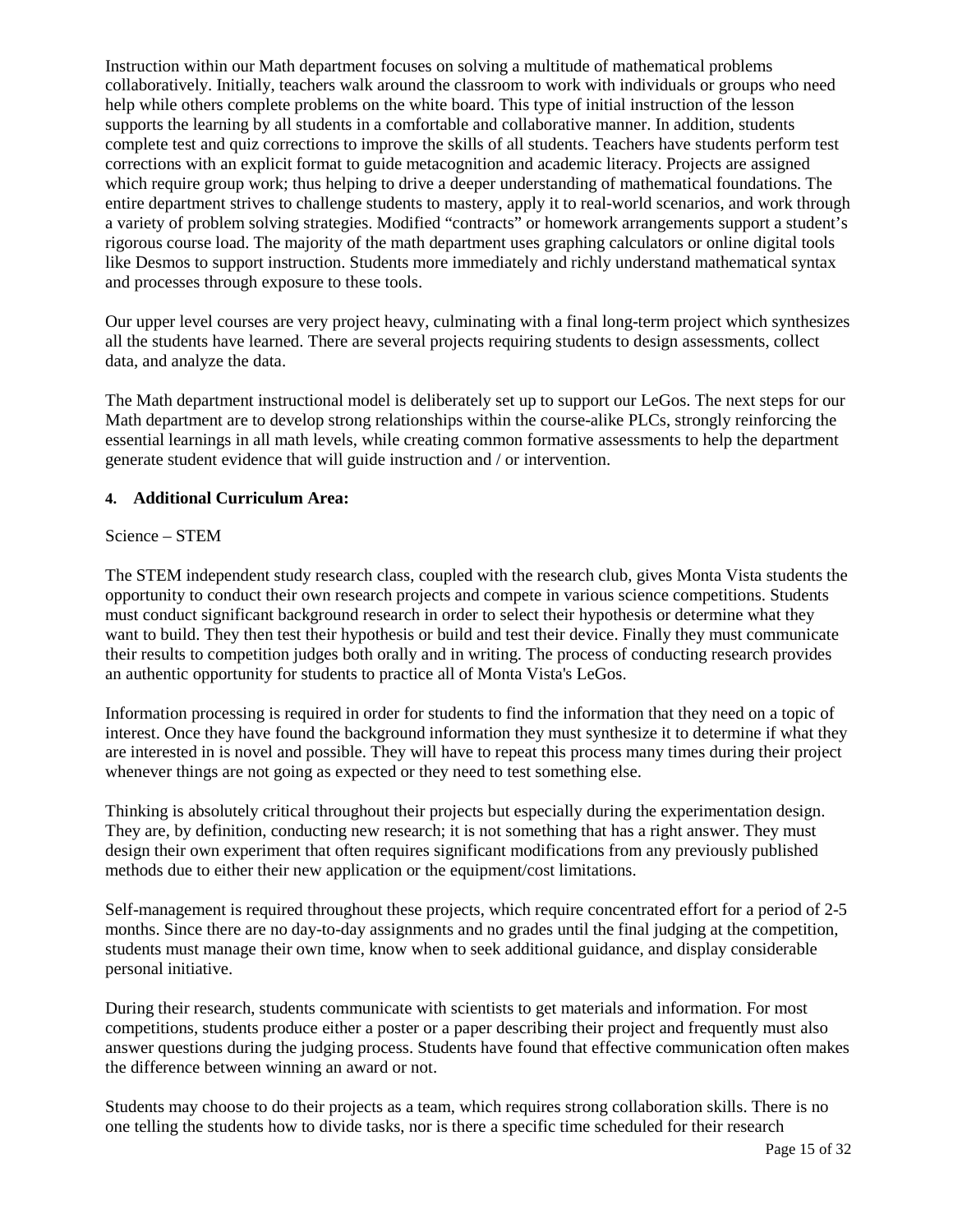activities. They work this out among themselves with some teams choosing to conduct their research together at all times while others divide the tasks and work individually until the judging.

Our STEM program is centered around ninth and tenth grade students. It is the foundation from which they will build research habits ultimately providing them with the capacity to become excellent researchers regardless of subject matter. Moreover, STEM promotes mentoring and coaching by all staff members as they support the learner and the research progress. It literally is a school wide initiative supporting the importance of research, writing, and communication.

#### **5. Instructional Methods:**

Teachers work extremely hard to modify instructional practices to meet individual student needs. Each department is unique in its approach to intervention and targeted support, but all of them are constantly developing ways to support student learning. A common support system across the curriculum is a dedication to blended learning and incorporating technology as an instructional tool.

Teachers use Quizlet, a web based support site, to expand vocabulary practice and study guides as a supplement to the work completed during class. Others use social networking to create study groups and utilize other online tools to support student learning. For example, students interact through teachers' blogs and create audio files, expanding the classroom while supporting introverted learners and written and oral communication. Teachers use curriculum aligned multimedia clips and political speeches to support classroom discussions through the evaluation of rhetoric and writing while encouraging critical thinking and organize arguments with evidence. Students are encouraged to audiotape class lectures. In some instances, audio summaries of chapter texts and supplemental videos for each unit and topic are downloadable for student use. Many teachers use turnitin.com to ensure authentic work, and more importantly, to evaluate and support revisions of written essays aligned to rubrics supporting Common Core standards.

Students in need of accommodations or modifications are well supported. Sheltered students are given character lists, guided reading questions, chapter summaries, and visuals for some of the vocabulary. Often PowerPoint presentations are posted on School Loop available ahead of time for guided and individual instruction or review. Audio enhancers may be used during class to make lectures and class discussions accessible to all. Many teachers use email to provide additional feedback to struggling writers determined to develop quality essays. Some teachers show the corresponding film to the current novel being read and even play some or all of the text aloud as students read along. This modification is even used for non-sheltered students during some units.

Students regularly use the library to conduct research and have access to a PC and mobile computer lab. Monta Vista also created a Study Buddy support group, pairing juniors and seniors highly qualified in subject matter competence with struggling freshmen and sophomore students, available four days a week.

While we understand that we are diversified in our instruction and use of technology, our staff knows we still need to develop strategic interventions to support all learners.

#### **6. Professional Development:**

Monta Vista has a three-pronged approach to professional development and is supported by our school district: locally, district wide, and externally. Locally, we use of our own staff members to provide professional development. District wide, our colleagues from our sister schools and district office provide exemplary professional development supporting district led initiatives. Externally, we branch out and learn from experts across the nation to build our capacity to support all learners and educators.

Locally, each month, prior to our Department Chair meeting, a small group of educators (teacher and administrators) gather together to provide thematic professional development to our Leadership Team. The targeted professional development supports the needs of our staff and is timely. It provides the foundation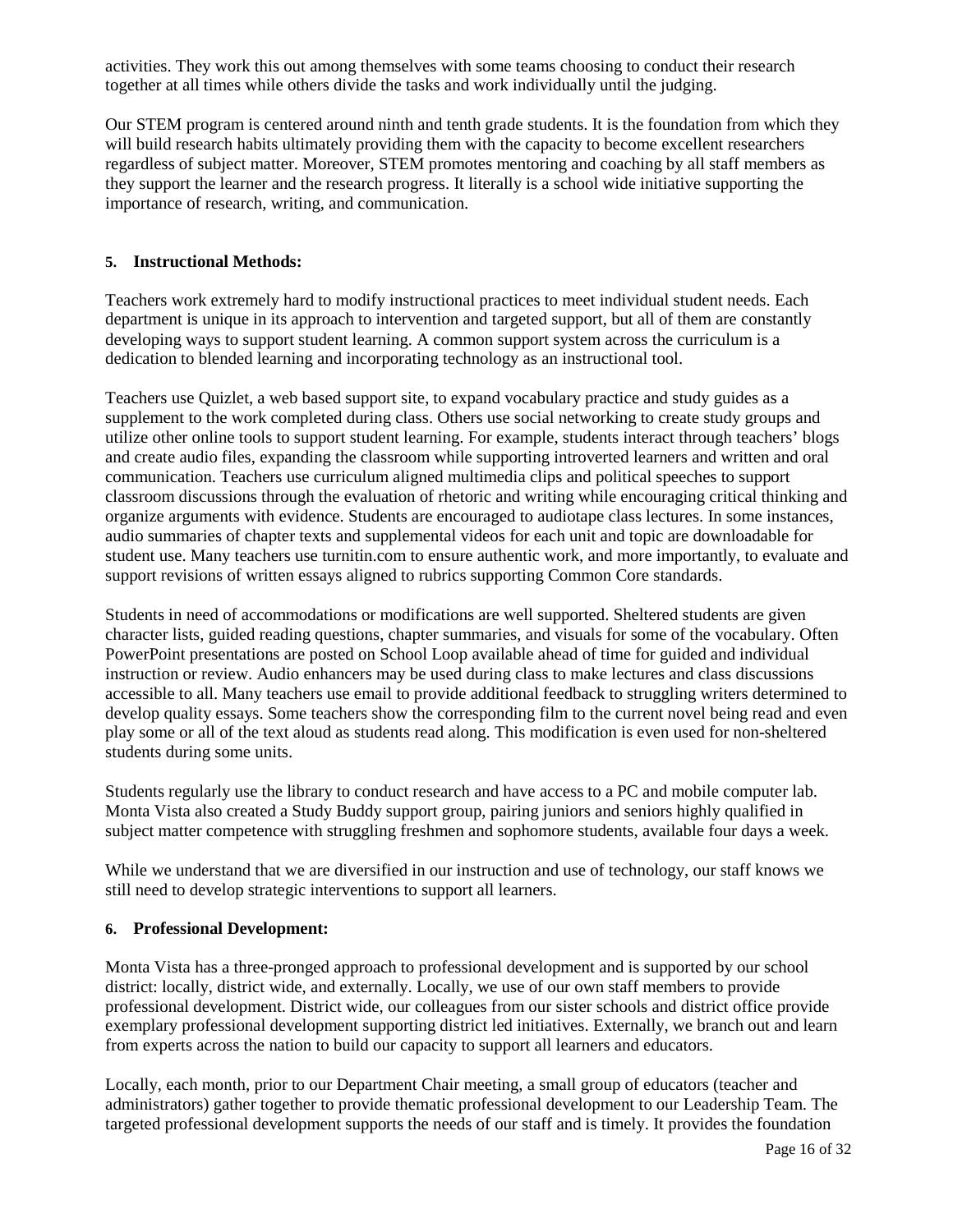we will build upon for future professional development supporting the ongoing work of our PLCs. Through the collaboration of our Department Chairs and teacher led Leadership team; we are able to better support our PLCs while building our own capacity regarding PLCs.

District wide opportunities abound with superb professional development for all stakeholders. Most recently, every administrator received professional development on balanced analysis and teacher supervision. Yearly, teacher leads from across the district provide opportunities for teachers to participate in the Skillful Teacher and Courageous Leaders and Followers. These courses provide another venue to collaborate with other district colleagues and to learn new instructional strategies. The response by attendees has been overwhelmingly positive, crediting the courses with providing renewed inspiration and invaluable collaboration. Additionally, the district recently implemented a "Teaching with Technology" series designed to assist teachers in their use of technology applications and hardware in everyday curriculum, instruction, and assessment. In years past, teachers and administrators participated in professional development focused on academic language production, resulting in teachers and administrators visiting a multitude of classrooms to monitor student progress and academic language production.

Externally, our teachers get to experience the best professional development offered, nationwide. Our AVID teachers and administrator attended the Summer Institute, which provides information that has supported the improvement of our AVID program. Our student activities directors and support staff learned about accounting and character at the CADAtoons conference. Most recently, we sent 12 educators to the PLC at Work Summit, further supporting the PLC movement.

The professional development mentioned above is a glimpse at our opportunities. More important, every professional development is attended with the mindset that the learning will improve our capacity to support all of our students.

#### **7. School Leadership**

For many teachers, LeGos are an integral part of the MV culture; however, a stronger commitment is required to overtly connect students and teachers to our LeGos. LeGos are posted in every classroom, included in the School Plan, posted on the school's website and in the student handbook. Teachers continue to incorporate them into curriculum and assessment while students demonstrate aspects of our LeGos through student activities. Annually, students are recognized for success and modeling of the LeGos.

At the beginning of each year our LeGos are discussed at our faculty meeting. It was the beginning of this year where a side-by-side comparison was presented of our LeGos and 21st Century Skills. As a result, the teachers determined that our LeGos were still appropriate for our school.

The School Site Council (SSC) supports our LeGos as well as the school's mission statement; and our PTSA offers support for student learning and provides educational forums for parents to express concerns about or accolades for school policies and procedures. Our SSC reviews and approves requests for professional development activities, requiring all requests to identify how the professional development will address one or more of the LeGos.

Transitioning, this year we adopted a mission statement committing our school to excellence and equity. The Monta Vista leadership team implemented this mission under the motto "All means All", with respect to standards and frameworks and refers to "all students will. . ." This is an important cultural shift for our school, which balances responsibility among students, staff, and families to ensure all students succeed.

With the implementation of the Common Core Standards, we feel the LeGos will be reinforced. The thematic approach of the Common Core will reinforce students becoming better Information Processors, Thinkers, and Communicators. Monta Vista students currently excel in collaboration. Self-management continues to be of concern as Monta Vista students typically over-commit and struggle to maintain a sense of balance.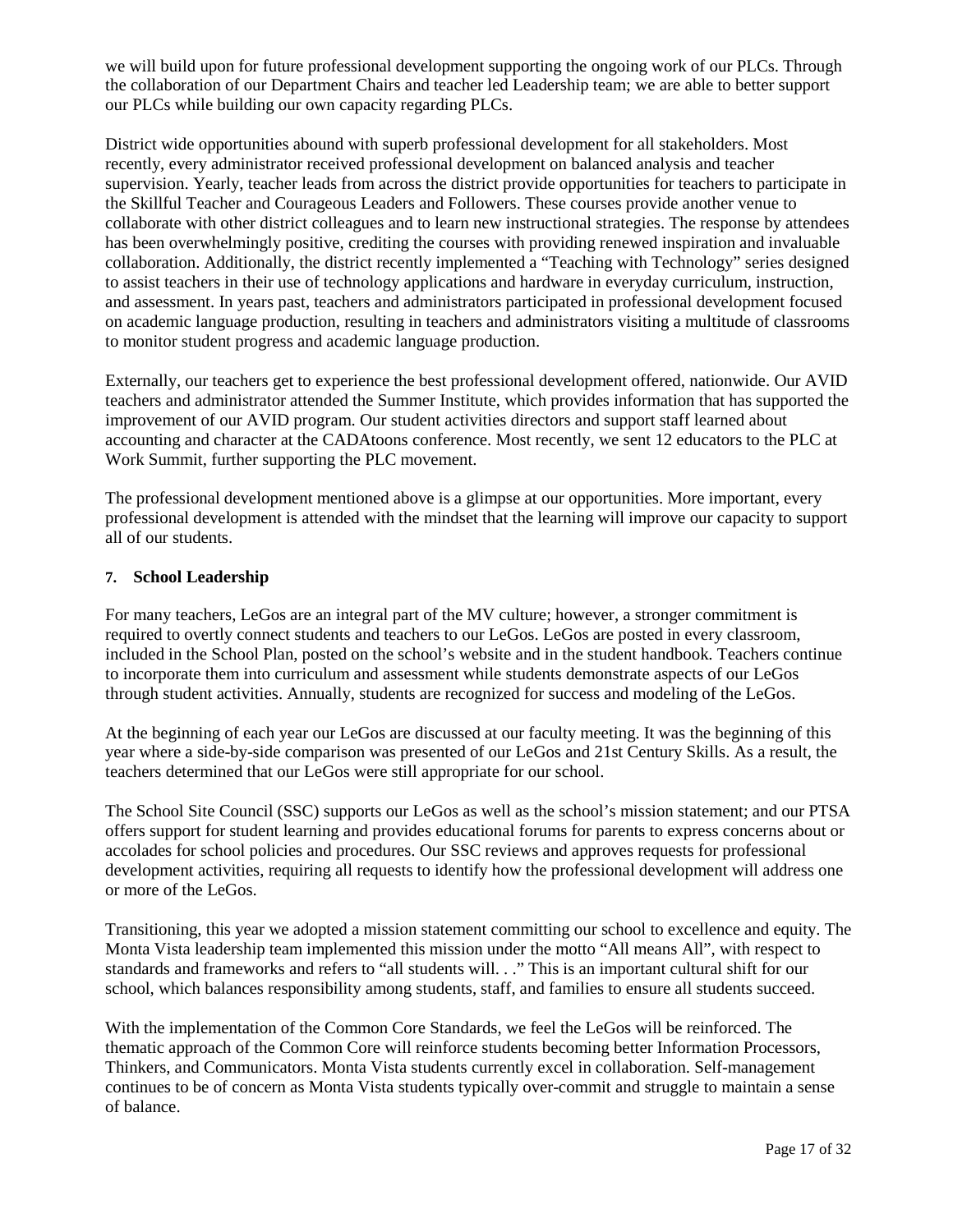The Monta Vista administration communicated details of the new mission and its impact on our weekly PLC work. Staff-meetings and annual conferences with teachers have helped to bring clarity to the new mission statement that helps to guide our weekly PLC foci. As a result, additional groups were formed to support the PLC work and to continue to build PLC capacity in our members. The two groups include all Department Chairs and a group of volunteer teachers referred to as the Leadership Team.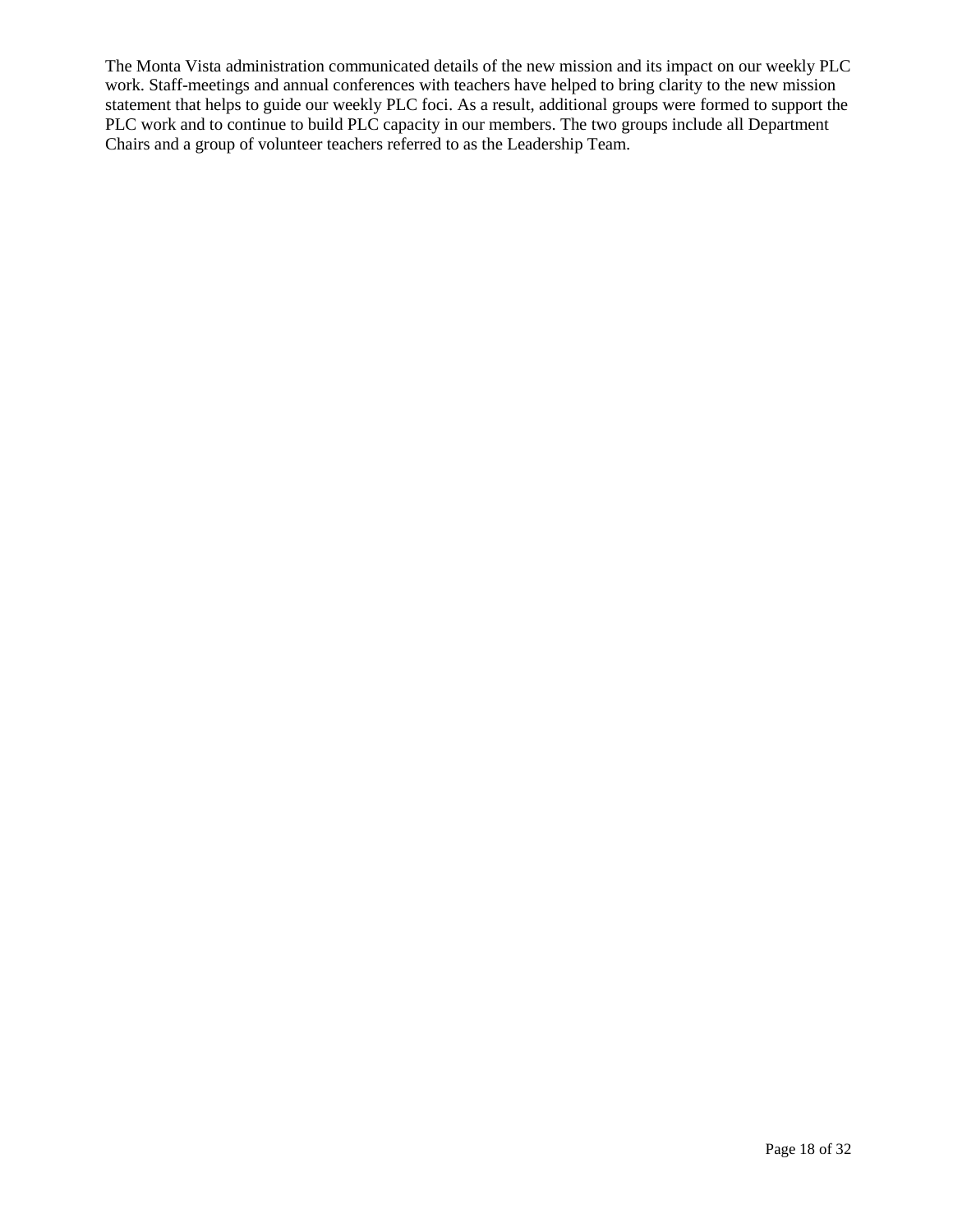# **PART VII - ASSESSMENT RESULTS**

| <b>Subject:</b> Math                                         | <b>Test:</b> Algebra II               |
|--------------------------------------------------------------|---------------------------------------|
| <b>All Students Tested/Grade: 10</b>                         | <b>Edition/Publication Year: 2013</b> |
| <b>Publisher:</b> California Department of Education (STAR - |                                       |
| California Standards Test)                                   |                                       |

| School Year                                | 2012-2013 | 2011-2012 | 2010-2011 | 2009-2010 | 2008-2009 |
|--------------------------------------------|-----------|-----------|-----------|-----------|-----------|
| Testing month                              | Apr       | Apr       | Apr       | Apr       | Apr       |
| <b>SCHOOL SCORES*</b>                      |           |           |           |           |           |
| % Proficient plus % Advanced               | 74        | 82        | 80        | 74        | 77        |
| % Advanced                                 | 35        | 49        | 44        | 34        | 29        |
| Number of students tested                  | 337       | 341       | 351       | 360       | 261       |
| Percent of total students tested           | 56        | 56        | 55        | 53        | 44        |
| Number of students tested with             |           |           |           |           |           |
| alternative assessment                     |           |           |           |           |           |
| % of students tested with                  |           |           |           |           |           |
| alternative assessment                     |           |           |           |           |           |
| <b>SUBGROUP SCORES</b>                     |           |           |           |           |           |
| 1. Free and Reduced-Price                  |           |           |           |           |           |
| Meals/Socio-Economic/                      |           |           |           |           |           |
| <b>Disadvantaged Students</b>              |           |           |           |           |           |
| % Proficient plus % Advanced               |           |           |           |           |           |
| % Advanced                                 |           |           |           |           |           |
| Number of students tested                  |           |           |           |           |           |
| 2. Students receiving Special              |           |           |           |           |           |
| <b>Education</b>                           |           |           |           |           |           |
| % Proficient plus % Advanced               |           |           |           |           |           |
| % Advanced                                 |           |           |           |           |           |
| Number of students tested                  |           |           |           |           |           |
| 3. English Language Learner                |           |           |           |           |           |
| <b>Students</b>                            |           |           |           |           |           |
| % Proficient plus % Advanced               |           |           |           |           |           |
| % Advanced                                 |           |           |           |           |           |
| Number of students tested                  |           |           |           |           |           |
| 4. Hispanic or Latino                      |           |           |           |           |           |
| <b>Students</b>                            |           |           |           |           |           |
| % Proficient plus % Advanced               |           |           |           |           |           |
| % Advanced                                 |           |           |           |           |           |
| Number of students tested                  |           |           |           |           |           |
| 5. African-American                        |           |           |           |           |           |
| <b>Students</b>                            |           |           |           |           |           |
| % Proficient plus % Advanced<br>% Advanced |           |           |           |           |           |
|                                            |           |           |           |           |           |
| Number of students tested                  |           |           |           |           |           |
| <b>6. Asian Students</b>                   | 76        | 85        | 82        | 79        | 78        |
| % Proficient plus % Advanced<br>% Advanced |           |           |           |           |           |
|                                            |           |           |           |           |           |
| Number of students tested                  | 253       | 274       | 285       | 271       | 206       |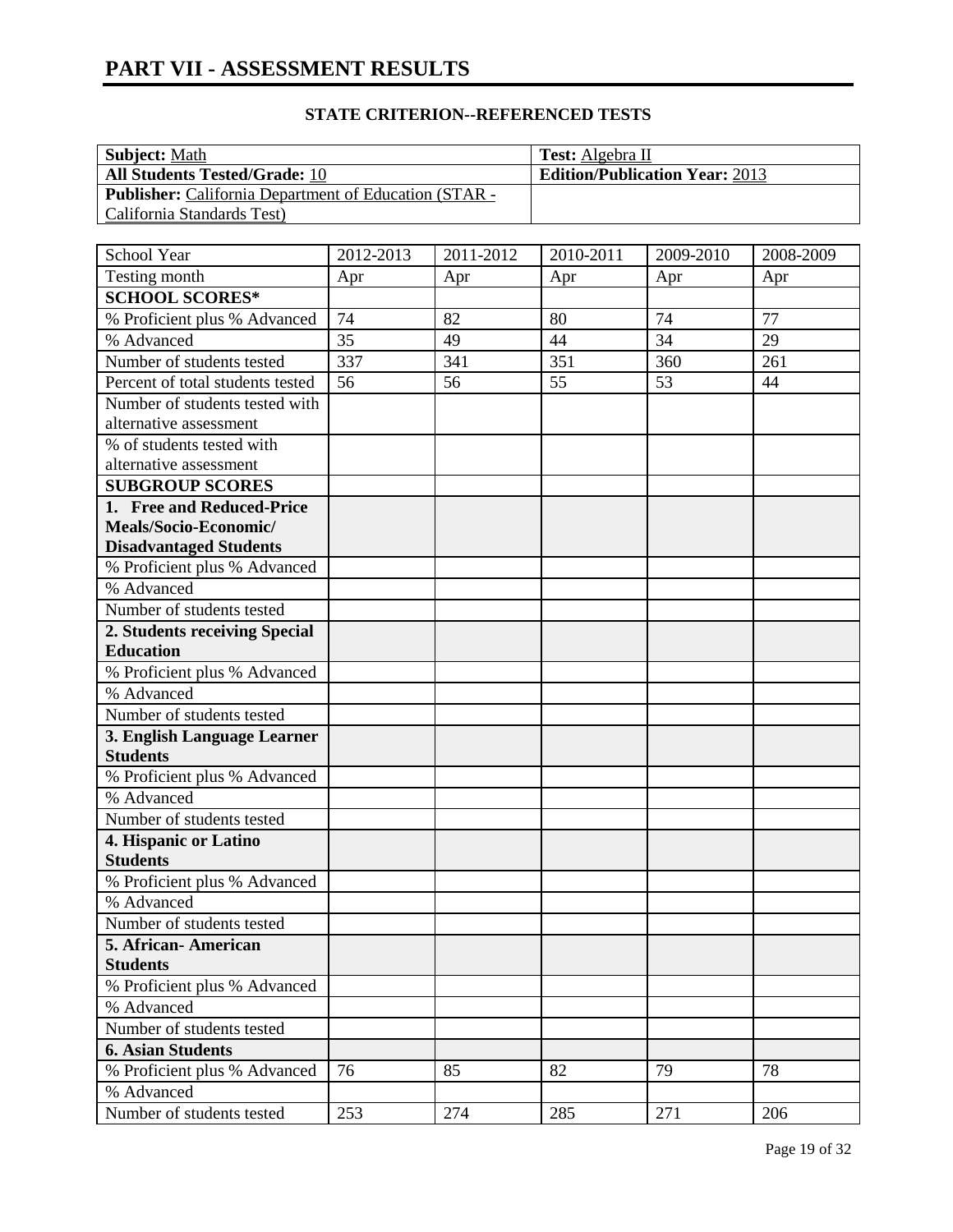| School Year                      | 2012-2013 | 2011-2012 | 2010-2011 | 2009-2010 | 2008-2009 |
|----------------------------------|-----------|-----------|-----------|-----------|-----------|
| 7. American Indian or            |           |           |           |           |           |
| <b>Alaska Native Students</b>    |           |           |           |           |           |
| % Proficient plus % Advanced     |           |           |           |           |           |
| % Advanced                       |           |           |           |           |           |
| Number of students tested        |           |           |           |           |           |
| 8. Native Hawaiian or other      |           |           |           |           |           |
| <b>Pacific Islander Students</b> |           |           |           |           |           |
| % Proficient plus % Advanced     |           |           |           |           |           |
| % Advanced                       |           |           |           |           |           |
| Number of students tested        |           |           |           |           |           |
| 9. White Students                |           |           |           |           |           |
| % Proficient plus % Advanced     | 68        | 70        | 68        | 64        | 72        |
| % Advanced                       |           |           |           |           |           |
| Number of students tested        | 60        | 61        | 62        | 80        | 47        |
| 10. Two or More Races            |           |           |           |           |           |
| identified Students              |           |           |           |           |           |
| % Proficient plus % Advanced     |           |           |           |           |           |
| % Advanced                       |           |           |           |           |           |
| Number of students tested        |           |           |           |           |           |
| 11. Other 1: Other 1             |           |           |           |           |           |
| % Proficient plus % Advanced     |           |           |           |           |           |
| % Advanced                       |           |           |           |           |           |
| Number of students tested        |           |           |           |           |           |
| 12. Other 2: Other 2             |           |           |           |           |           |
| % Proficient plus % Advanced     |           |           |           |           |           |
| % Advanced                       |           |           |           |           |           |
| Number of students tested        |           |           |           |           |           |
| 13. Other 3: Other 3             |           |           |           |           |           |
| % Proficient plus % Advanced     |           |           |           |           |           |
| % Advanced                       |           |           |           |           |           |
| Number of students tested        |           |           |           |           |           |

**NOTES:** Algebra II is the assessment most of our 10th graders take.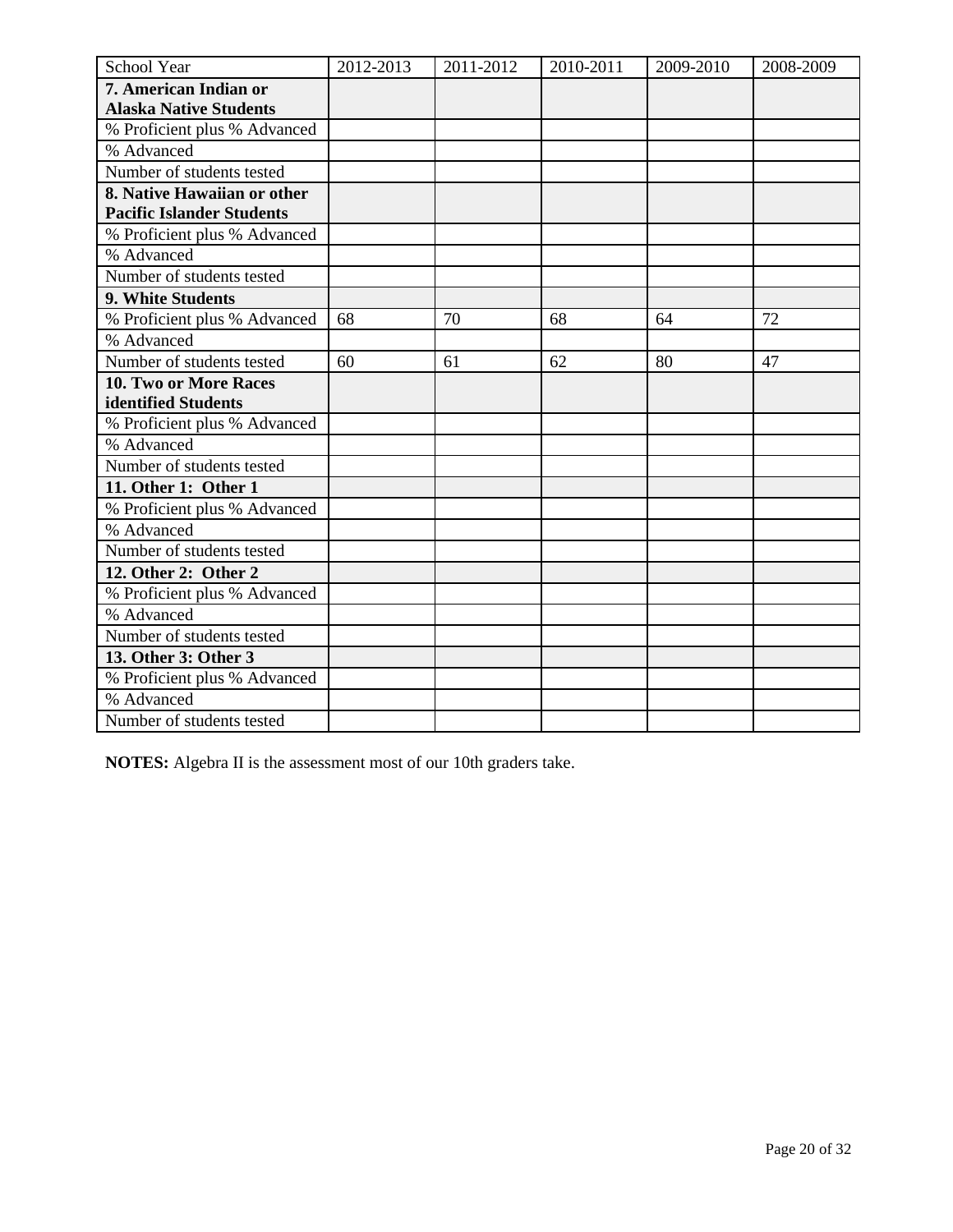| <b>Subject: Math</b>                                         | <b>Test:</b> Summative High School Math |
|--------------------------------------------------------------|-----------------------------------------|
| <b>All Students Tested/Grade: 11</b>                         | <b>Edition/Publication Year: 2013</b>   |
| <b>Publisher:</b> California Department of Education (STAR - |                                         |
| California Standards Test)                                   |                                         |

| School Year                                      | 2012-2013 | 2011-2012 | 2010-2011 | 2009-2010 | 2008-2009 |
|--------------------------------------------------|-----------|-----------|-----------|-----------|-----------|
| Testing month                                    | Apr       | Apr       | Apr       | Apr       | Apr       |
| <b>SCHOOL SCORES*</b>                            |           |           |           |           |           |
| % Proficient plus % Advanced                     | 89        | 87        | 86        | 93        | 83        |
| % Advanced                                       | 57        | 55        | 52        | 62        | 48        |
| Number of students tested                        | 524       | 522       | 522       | 417       | 484       |
| Percent of total students tested                 | 86        | 83        | 79        | 73        | 80        |
| Number of students tested with                   |           |           |           |           |           |
| alternative assessment                           |           |           |           |           |           |
| % of students tested with                        |           |           |           |           |           |
| alternative assessment                           |           |           |           |           |           |
| <b>SUBGROUP SCORES</b>                           |           |           |           |           |           |
| 1. Free and Reduced-Price                        |           |           |           |           |           |
| Meals/Socio-Economic/                            |           |           |           |           |           |
| <b>Disadvantaged Students</b>                    |           |           |           |           |           |
| % Proficient plus % Advanced                     |           |           |           |           |           |
| % Advanced                                       |           |           |           |           |           |
| Number of students tested                        |           |           |           |           |           |
| 2. Students receiving Special                    |           |           |           |           |           |
| <b>Education</b><br>% Proficient plus % Advanced |           |           |           |           |           |
|                                                  |           |           |           |           |           |
| % Advanced                                       |           |           |           |           |           |
| Number of students tested                        |           |           |           |           |           |
| 3. English Language Learner<br><b>Students</b>   |           |           |           |           |           |
| % Proficient plus % Advanced                     |           |           |           |           |           |
| % Advanced                                       |           |           |           |           |           |
| Number of students tested                        |           |           |           |           |           |
| 4. Hispanic or Latino                            |           |           |           |           |           |
| <b>Students</b>                                  |           |           |           |           |           |
| % Proficient plus % Advanced                     |           |           |           |           |           |
| % Advanced                                       |           |           |           |           |           |
| Number of students tested                        |           |           |           |           |           |
| 5. African-American                              |           |           |           |           |           |
| <b>Students</b>                                  |           |           |           |           |           |
| % Proficient plus % Advanced                     |           |           |           |           |           |
| % Advanced                                       |           |           |           |           |           |
| Number of students tested                        |           |           |           |           |           |
| <b>6. Asian Students</b>                         |           |           |           |           |           |
| % Proficient plus % Advanced                     | 90        | 87        | 90        | 93        | 88        |
| % Advanced                                       |           |           |           |           |           |
| Number of students tested                        | 457       | 446       | 428       | 348       | 387       |
| 7. American Indian or                            |           |           |           |           |           |
| <b>Alaska Native Students</b>                    |           |           |           |           |           |
| % Proficient plus % Advanced                     |           |           |           |           |           |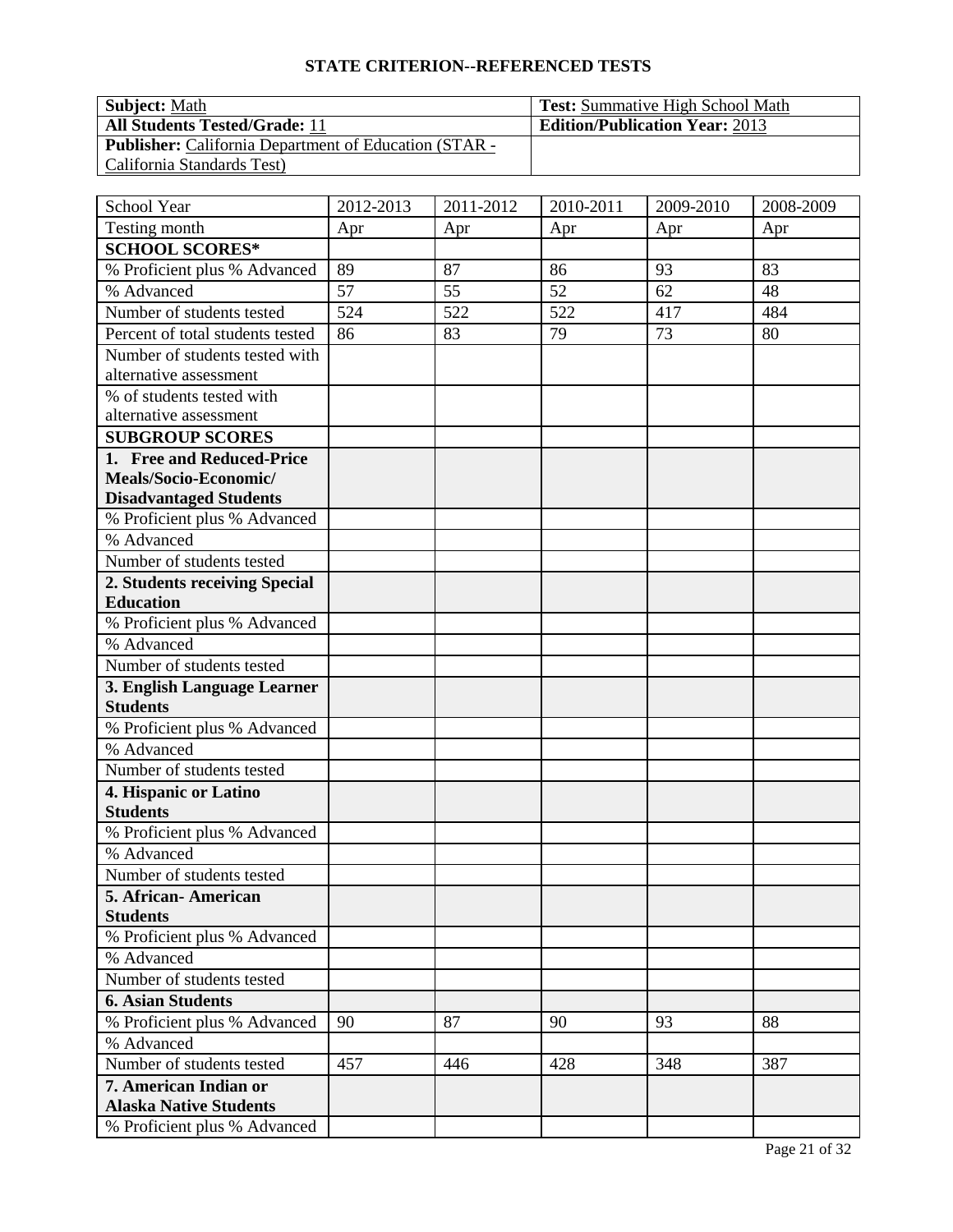| School Year                      | 2012-2013 | 2011-2012 | 2010-2011 | 2009-2010 | 2008-2009 |
|----------------------------------|-----------|-----------|-----------|-----------|-----------|
| % Advanced                       |           |           |           |           |           |
| Number of students tested        |           |           |           |           |           |
| 8. Native Hawaiian or other      |           |           |           |           |           |
| <b>Pacific Islander Students</b> |           |           |           |           |           |
| % Proficient plus % Advanced     |           |           |           |           |           |
| % Advanced                       |           |           |           |           |           |
| Number of students tested        |           |           |           |           |           |
| 9. White Students                |           |           |           |           |           |
| % Proficient plus % Advanced     | 85        | 86        | 74        | 90        | 63        |
| % Advanced                       |           |           |           |           |           |
| Number of students tested        | 59        | 71        | 82        | 60        | 86        |
| 10. Two or More Races            |           |           |           |           |           |
| identified Students              |           |           |           |           |           |
| % Proficient plus % Advanced     |           |           |           |           |           |
| % Advanced                       |           |           |           |           |           |
| Number of students tested        |           |           |           |           |           |
| 11. Other 1: Other 1             |           |           |           |           |           |
| % Proficient plus % Advanced     |           |           |           |           |           |
| % Advanced                       |           |           |           |           |           |
| Number of students tested        |           |           |           |           |           |
| 12. Other 2: Other 2             |           |           |           |           |           |
| % Proficient plus % Advanced     |           |           |           |           |           |
| % Advanced                       |           |           |           |           |           |
| Number of students tested        |           |           |           |           |           |
| 13. Other 3: Other 3             |           |           |           |           |           |
| % Proficient plus % Advanced     |           |           |           |           |           |
| % Advanced                       |           |           |           |           |           |
| Number of students tested        |           |           |           |           |           |

**NOTES:** Summative High School math is the assessment most juniors take.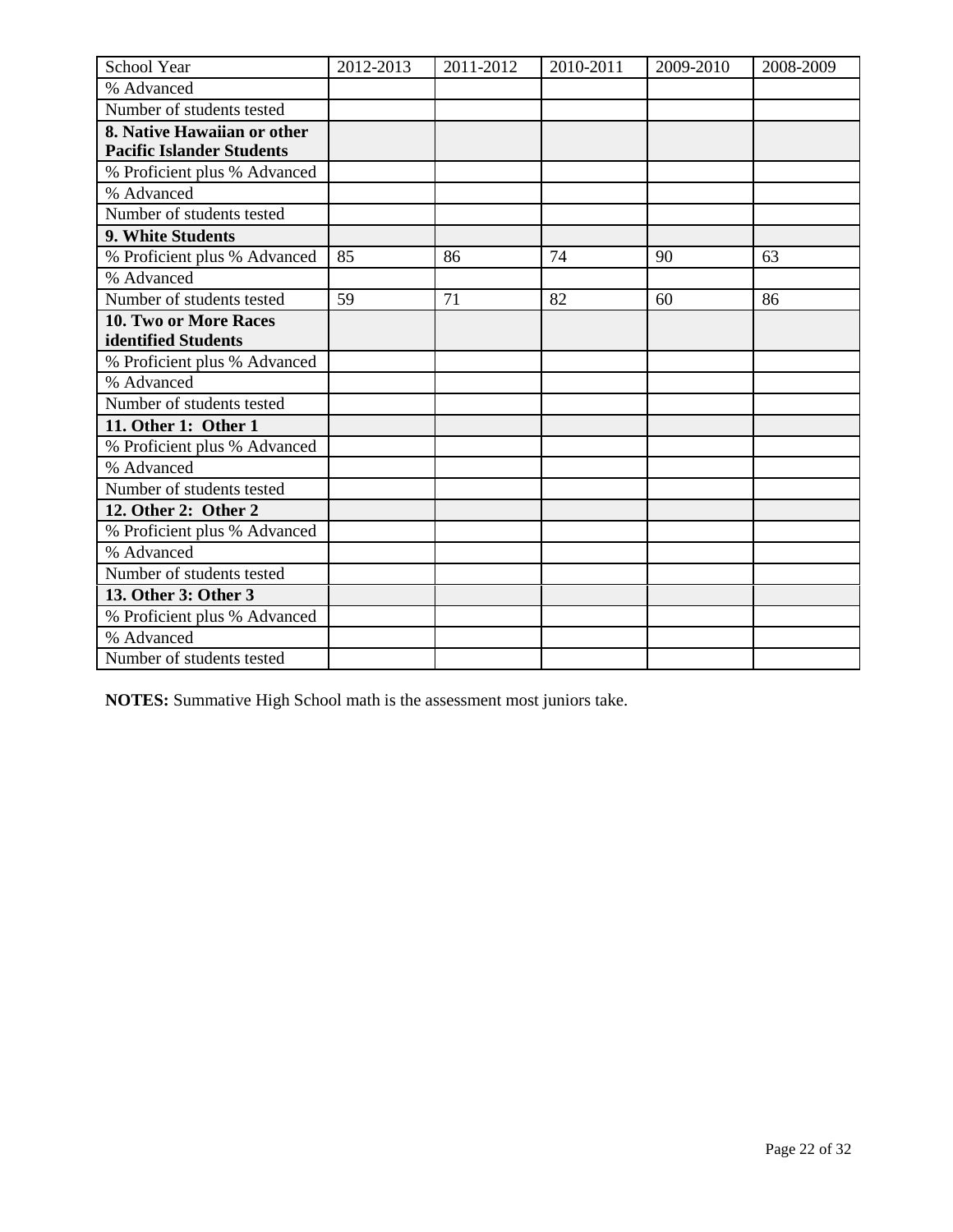| <b>Subject: Math</b>                                         | <b>Test:</b> Algebra I                |
|--------------------------------------------------------------|---------------------------------------|
| <b>All Students Tested/Grade: 9</b>                          | <b>Edition/Publication Year: 2008</b> |
| <b>Publisher:</b> California Department of Education (STAR - |                                       |
| California Standards Test)                                   |                                       |

| School Year                                            | 2012-2013 | 2011-2012 | 2010-2011 | 2009-2010 | 2008-2009 |
|--------------------------------------------------------|-----------|-----------|-----------|-----------|-----------|
| Testing month                                          | Apr       | Apr       | Apr       | Apr       | Apr       |
| <b>SCHOOL SCORES*</b>                                  |           |           |           |           |           |
| % Proficient plus % Advanced                           | 50        | 46        | 66        | 61        | 40        |
|                                                        |           |           |           |           |           |
| Number of students tested                              | 54        | 74        | 74        | 98        | 148       |
| Percent of total students tested                       | 9         | 12        | 12        | 15        | 24        |
| Number of students tested with                         |           |           |           |           |           |
| alternative assessment                                 |           |           |           |           |           |
| % of students tested with                              |           |           |           |           |           |
| alternative assessment                                 |           |           |           |           |           |
| <b>SUBGROUP SCORES</b>                                 |           |           |           |           |           |
| 1. Free and Reduced-Price                              |           |           |           |           |           |
| Meals/Socio-Economic/                                  |           |           |           |           |           |
| <b>Disadvantaged Students</b>                          |           |           |           |           |           |
| % Proficient plus % Advanced                           |           |           |           |           |           |
|                                                        |           |           |           |           |           |
| Number of students tested                              |           |           |           |           |           |
| 2. Students receiving Special                          |           |           |           |           |           |
| <b>Education</b>                                       |           |           |           |           |           |
| % Proficient plus % Advanced                           |           |           |           |           |           |
| Number of students tested                              |           |           |           |           |           |
|                                                        |           |           |           |           |           |
| 3. English Language Learner<br><b>Students</b>         |           |           |           |           |           |
| % Proficient plus % Advanced                           |           |           |           |           |           |
|                                                        |           |           |           |           |           |
| Number of students tested                              |           |           |           |           |           |
| 4. Hispanic or Latino                                  |           |           |           |           |           |
| <b>Students</b>                                        |           |           |           |           |           |
| % Proficient plus % Advanced                           |           |           |           |           |           |
|                                                        |           |           |           |           |           |
| Number of students tested                              |           |           |           |           |           |
| 5. African-American<br><b>Students</b>                 |           |           |           |           |           |
| % Proficient plus % Advanced                           |           |           |           |           |           |
|                                                        |           |           |           |           |           |
| Number of students tested                              |           |           |           |           |           |
| <b>6. Asian Students</b>                               |           |           |           |           |           |
| % Proficient plus % Advanced                           | 80        | 52        | 77        | 75        | 72        |
|                                                        |           |           |           |           |           |
| Number of students tested                              | 20        | 31        | 35        | 32        | 64        |
| 7. American Indian or<br><b>Alaska Native Students</b> |           |           |           |           |           |
| % Proficient plus % Advanced                           |           |           |           |           |           |
|                                                        |           |           |           |           |           |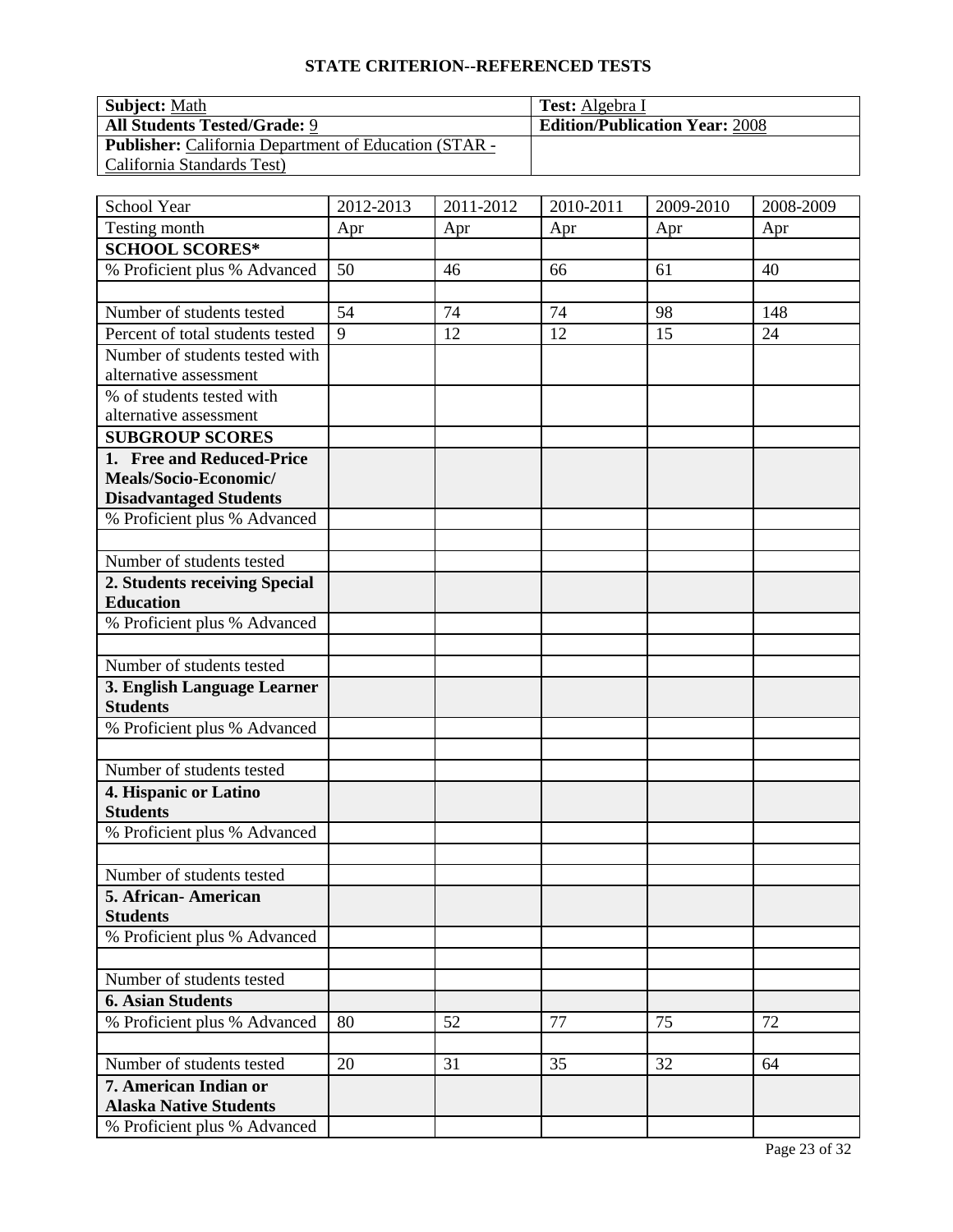| School Year                                                     | 2012-2013 | 2011-2012 | 2010-2011 | 2009-2010 | 2008-2009 |
|-----------------------------------------------------------------|-----------|-----------|-----------|-----------|-----------|
|                                                                 |           |           |           |           |           |
| Number of students tested                                       |           |           |           |           |           |
| 8. Native Hawaiian or other<br><b>Pacific Islander Students</b> |           |           |           |           |           |
| % Proficient plus % Advanced                                    |           |           |           |           |           |
|                                                                 |           |           |           |           |           |
| Number of students tested                                       |           |           |           |           |           |
| 9. White Students                                               |           |           |           |           |           |
| % Proficient plus % Advanced                                    | 26        | 52        | 61        | 59        | 59        |
|                                                                 |           |           |           |           |           |
| Number of students tested                                       | 19        | 23        | 31        | 49        | 54        |
| 10. Two or More Races                                           |           |           |           |           |           |
| identified Students                                             |           |           |           |           |           |
| % Proficient plus % Advanced                                    |           |           |           |           |           |
|                                                                 |           |           |           |           |           |
| Number of students tested                                       |           |           |           |           |           |
| 11. Other 1: Other 1                                            |           |           |           |           |           |
| % Proficient plus % Advanced                                    |           |           |           |           |           |
|                                                                 |           |           |           |           |           |
| Number of students tested                                       |           |           |           |           |           |
| 12. Other 2: Other 2                                            |           |           |           |           |           |
| % Proficient plus % Advanced                                    |           |           |           |           |           |
|                                                                 |           |           |           |           |           |
| Number of students tested                                       |           |           |           |           |           |
| 13. Other 3: Other 3                                            |           |           |           |           |           |
| % Proficient plus % Advanced                                    |           |           |           |           |           |
|                                                                 |           |           |           |           |           |
| Number of students tested                                       |           |           |           |           |           |

**NOTES:** The data on this table came from our STAR results over the past five years. It does not appear that any of our students were alternatively assessed. In addition, based on the 10% of our school's population our only sub-groups are Asian and White. We do not use super sub-groups. Additionally, the information above reflects Algebra I.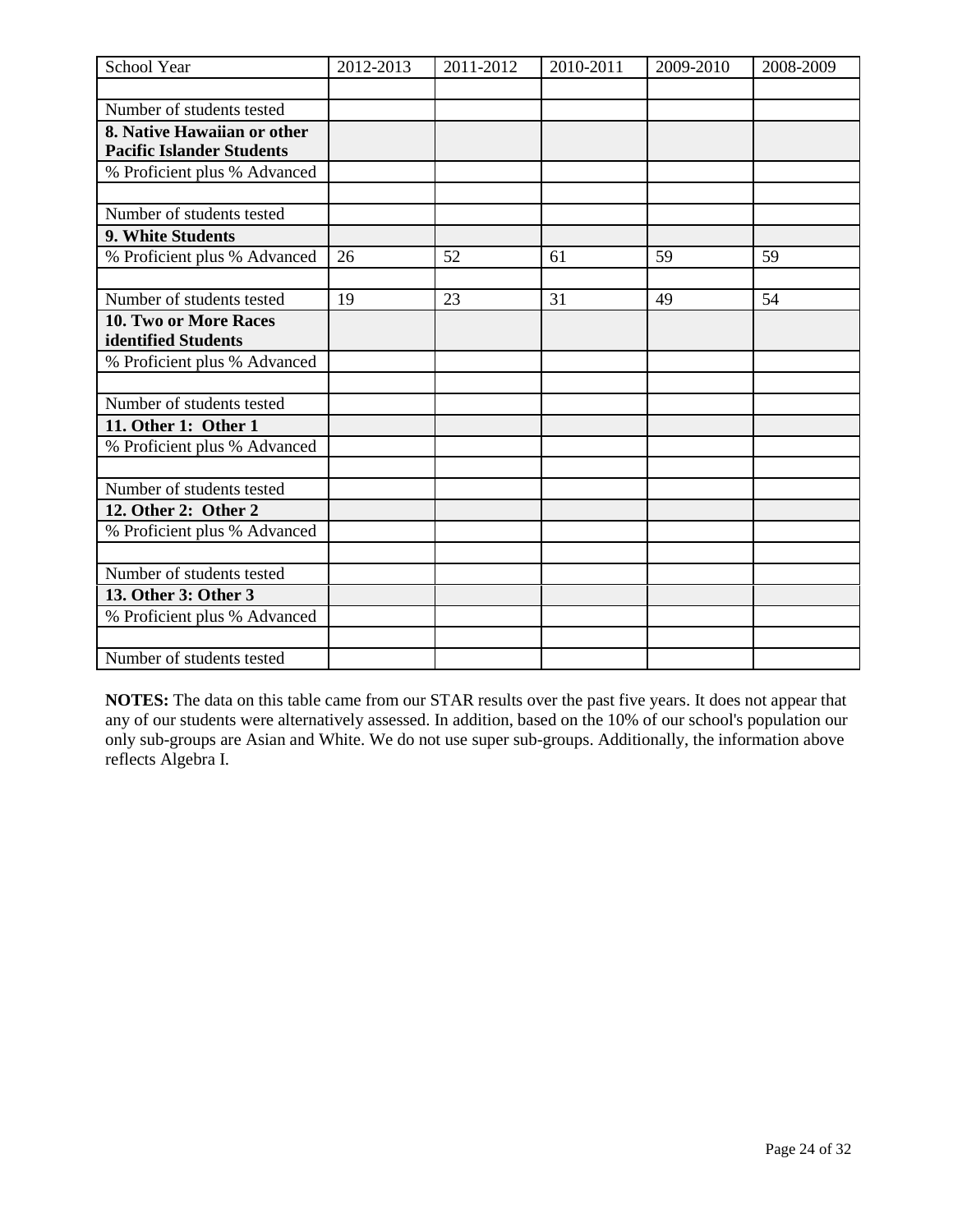| <b>Subject:</b> Math                                         | <b>Test:</b> Geometry                 |
|--------------------------------------------------------------|---------------------------------------|
| <b>All Students Tested/Grade: 9</b>                          | <b>Edition/Publication Year: 2013</b> |
| <b>Publisher:</b> California Department of Education (STAR - |                                       |
| California Standards Test)                                   |                                       |

| School Year                                | 2012-2013 | 2011-2012 | 2010-2011 | 2009-2010 | 2008-2009 |
|--------------------------------------------|-----------|-----------|-----------|-----------|-----------|
| Testing month                              | Apr       | Apr       | Apr       | Apr       | Apr       |
| <b>SCHOOL SCORES*</b>                      |           |           |           |           |           |
| % Proficient plus % Advanced               | 90        | 90        | 94        | 84        | 89        |
| % Advanced                                 | 51        | 51        | 55        | 39        | 42        |
| Number of students tested                  | 302       | 337       | 341       | 364       | 365       |
| Percent of total students tested           | 52        | 56        | 56        | 57        | 52        |
| Number of students tested with             |           |           |           |           |           |
| alternative assessment                     |           |           |           |           |           |
| % of students tested with                  |           |           |           |           |           |
| alternative assessment                     |           |           |           |           |           |
| <b>SUBGROUP SCORES</b>                     |           |           |           |           |           |
| 1. Free and Reduced-Price                  |           |           |           |           |           |
| Meals/Socio-Economic/                      |           |           |           |           |           |
| <b>Disadvantaged Students</b>              |           |           |           |           |           |
| % Proficient plus % Advanced               |           |           |           |           |           |
| % Advanced                                 |           |           |           |           |           |
| Number of students tested                  |           |           |           |           |           |
| 2. Students receiving Special              |           |           |           |           |           |
| <b>Education</b>                           |           |           |           |           |           |
| % Proficient plus % Advanced               |           |           |           |           |           |
| % Advanced                                 |           |           |           |           |           |
| Number of students tested                  |           |           |           |           |           |
| 3. English Language Learner                |           |           |           |           |           |
| <b>Students</b>                            |           |           |           |           |           |
| % Proficient plus % Advanced               |           |           |           |           |           |
| % Advanced                                 |           |           |           |           |           |
| Number of students tested                  |           |           |           |           |           |
| 4. Hispanic or Latino<br><b>Students</b>   |           |           |           |           |           |
|                                            |           |           |           |           |           |
| % Proficient plus % Advanced<br>% Advanced |           |           |           |           |           |
|                                            |           |           |           |           |           |
| Number of students tested                  |           |           |           |           |           |
| 5. African- American<br><b>Students</b>    |           |           |           |           |           |
| % Proficient plus % Advanced               |           |           |           |           |           |
| % Advanced                                 |           |           |           |           |           |
| Number of students tested                  |           |           |           |           |           |
| <b>6. Asian Students</b>                   |           |           |           |           |           |
| % Proficient plus % Advanced               | 93        | 92        | 94        | 86        | 91        |
| % Advanced                                 |           |           |           |           |           |
| Number of students tested                  | 218       | 252       | 270       | 288       | 268       |
| 7. American Indian or                      |           |           |           |           |           |
| <b>Alaska Native Students</b>              |           |           |           |           |           |
| % Proficient plus % Advanced               |           |           |           |           |           |
|                                            |           |           |           |           |           |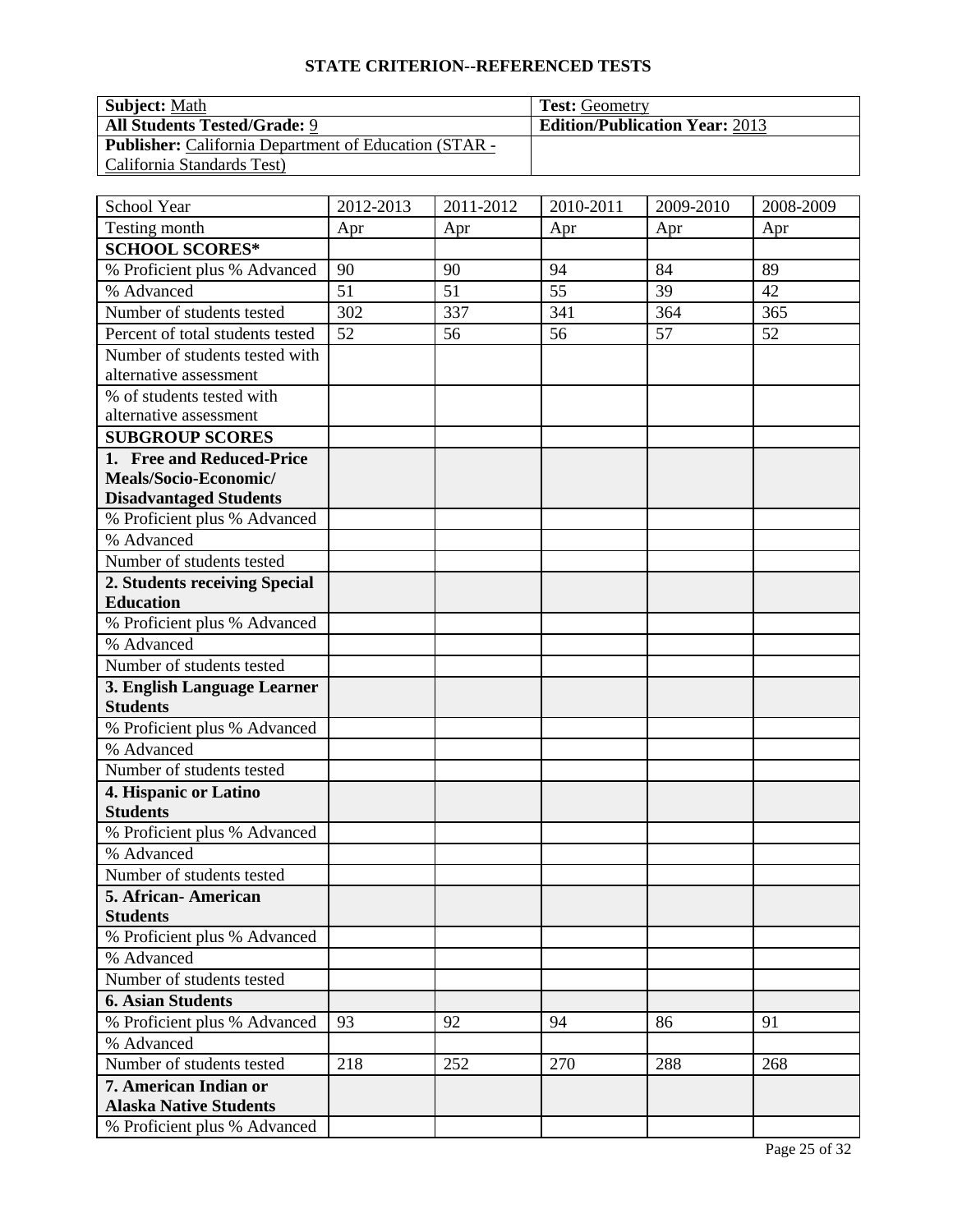| School Year                      | 2012-2013 | 2011-2012 | 2010-2011 | 2009-2010 | 2008-2009 |
|----------------------------------|-----------|-----------|-----------|-----------|-----------|
| % Advanced                       |           |           |           |           |           |
| Number of students tested        |           |           |           |           |           |
| 8. Native Hawaiian or other      |           |           |           |           |           |
| <b>Pacific Islander Students</b> |           |           |           |           |           |
| % Proficient plus % Advanced     |           |           |           |           |           |
| % Advanced                       |           |           |           |           |           |
| Number of students tested        |           |           |           |           |           |
| 9. White Students                |           |           |           |           |           |
| % Proficient plus % Advanced     | 89        | 85        | 91        | 76        | 85        |
| % Advanced                       |           |           |           |           |           |
| Number of students tested        | 62        | 61        | 65        | 68        | 87        |
| 10. Two or More Races            |           |           |           |           |           |
| identified Students              |           |           |           |           |           |
| % Proficient plus % Advanced     |           |           |           |           |           |
| % Advanced                       |           |           |           |           |           |
| Number of students tested        |           |           |           |           |           |
| 11. Other 1: Other 1             |           |           |           |           |           |
| % Proficient plus % Advanced     |           |           |           |           |           |
| % Advanced                       |           |           |           |           |           |
| Number of students tested        |           |           |           |           |           |
| 12. Other 2: Other 2             |           |           |           |           |           |
| % Proficient plus % Advanced     |           |           |           |           |           |
| % Advanced                       |           |           |           |           |           |
| Number of students tested        |           |           |           |           |           |
| 13. Other 3: Other 3             |           |           |           |           |           |
| % Proficient plus % Advanced     |           |           |           |           |           |
| % Advanced                       |           |           |           |           |           |
| Number of students tested        |           |           |           |           |           |

**NOTES:** The majority of our students take Geometry as 9th graders. We used this data set along with Algebra I to illustrate some of the findings stated earlier in the application.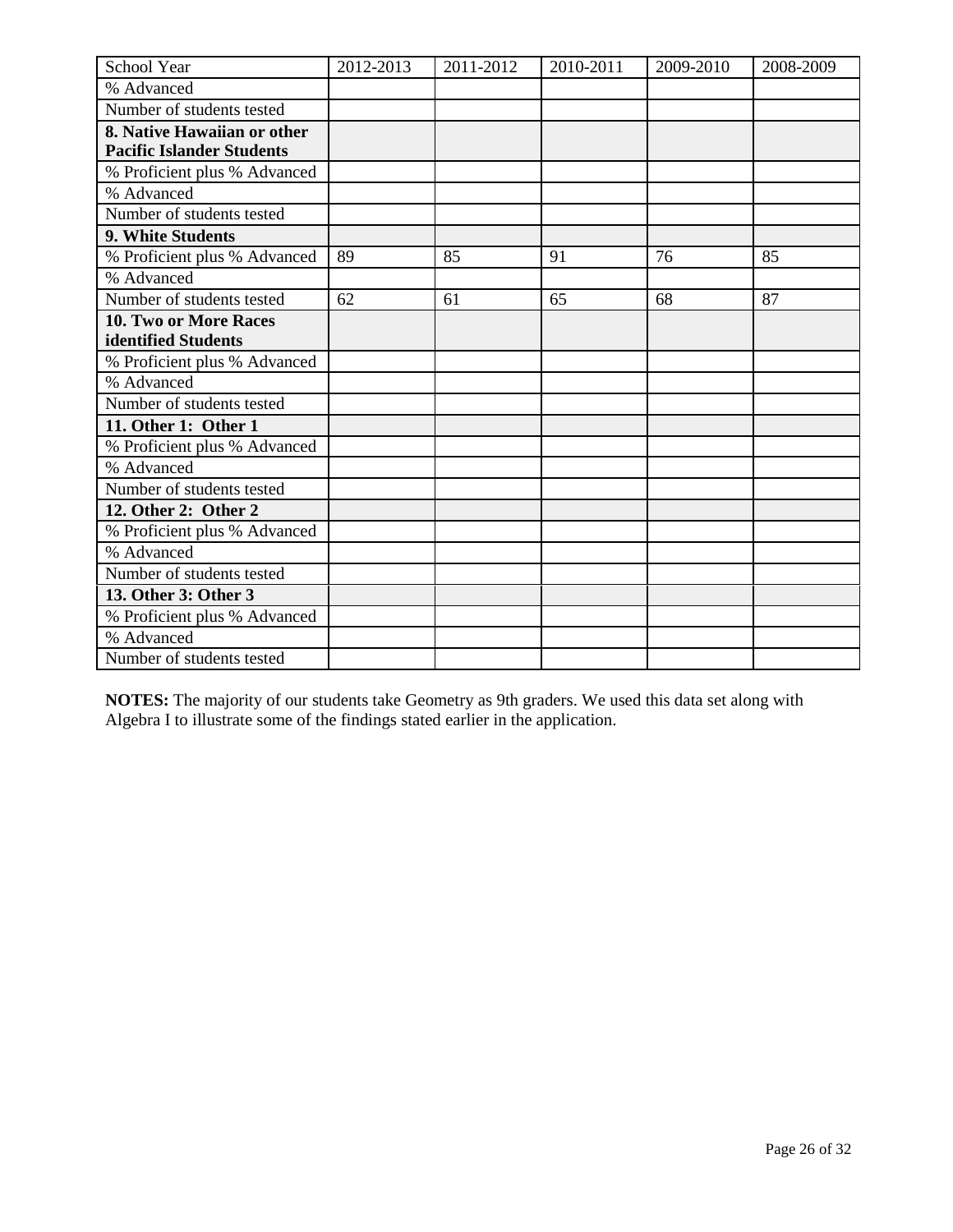| <b>Subject:</b> Reading/ELA                                  | <b>Test:</b> English Language Arts    |
|--------------------------------------------------------------|---------------------------------------|
| <b>All Students Tested/Grade: 10</b>                         | <b>Edition/Publication Year: 2013</b> |
| <b>Publisher:</b> California Department of Education (STAR - |                                       |
| California Standards Test)                                   |                                       |

| School Year                      | 2012-2013 | 2011-2012 | 2010-2011 | 2009-2010 | 2008-2009 |
|----------------------------------|-----------|-----------|-----------|-----------|-----------|
| Testing month                    | Apr       | Apr       | Apr       | Apr       | Apr       |
| <b>SCHOOL SCORES*</b>            |           |           |           |           |           |
| % Proficient plus % Advanced     | 91        | 93        | 88        | 91        | 85        |
| % Advanced                       | 69        | 78        | 68        | 73        | 64        |
| Number of students tested        | 592       | 605       | 636       | 676       | 592       |
| Percent of total students tested | 99        | 100       | 99        | 99        | 99        |
| Number of students tested with   |           |           |           |           |           |
| alternative assessment           |           |           |           |           |           |
| % of students tested with        |           |           |           |           |           |
| alternative assessment           |           |           |           |           |           |
| <b>SUBGROUP SCORES</b>           |           |           |           |           |           |
| 1. Free and Reduced-Price        |           |           |           |           |           |
| Meals/Socio-Economic/            |           |           |           |           |           |
| <b>Disadvantaged Students</b>    |           |           |           |           |           |
| % Proficient plus % Advanced     |           |           |           |           |           |
| % Advanced                       |           |           |           |           |           |
| Number of students tested        |           |           |           |           |           |
| 2. Students receiving Special    |           |           |           |           |           |
| <b>Education</b>                 |           |           |           |           |           |
| % Proficient plus % Advanced     |           |           |           |           |           |
| % Advanced                       |           |           |           |           |           |
| Number of students tested        |           |           |           |           |           |
| 3. English Language Learner      |           |           |           |           |           |
| <b>Students</b>                  |           |           |           |           |           |
| % Proficient plus % Advanced     |           |           |           |           |           |
| % Advanced                       |           |           |           |           |           |
| Number of students tested        |           |           |           |           |           |
| 4. Hispanic or Latino            |           |           |           |           |           |
| <b>Students</b>                  |           |           |           |           |           |
| % Proficient plus % Advanced     |           |           |           |           |           |
| % Advanced                       |           |           |           |           |           |
| Number of students tested        |           |           |           |           |           |
| 5. African - American            |           |           |           |           |           |
| <b>Students</b>                  |           |           |           |           |           |
| % Proficient plus % Advanced     |           |           |           |           |           |
| % Advanced                       |           |           |           |           |           |
| Number of students tested        |           |           |           |           |           |
| <b>6. Asian Students</b>         |           |           |           |           |           |
| % Proficient plus % Advanced     | 93        | 95        | 91        | 92        | 88        |
| % Advanced                       |           |           |           |           |           |
| Number of students tested        | 459       | 497       | 486       | 508       | 441       |
| 7. American Indian or            |           |           |           |           |           |
| <b>Alaska Native Students</b>    |           |           |           |           |           |
| % Proficient plus % Advanced     |           |           |           |           |           |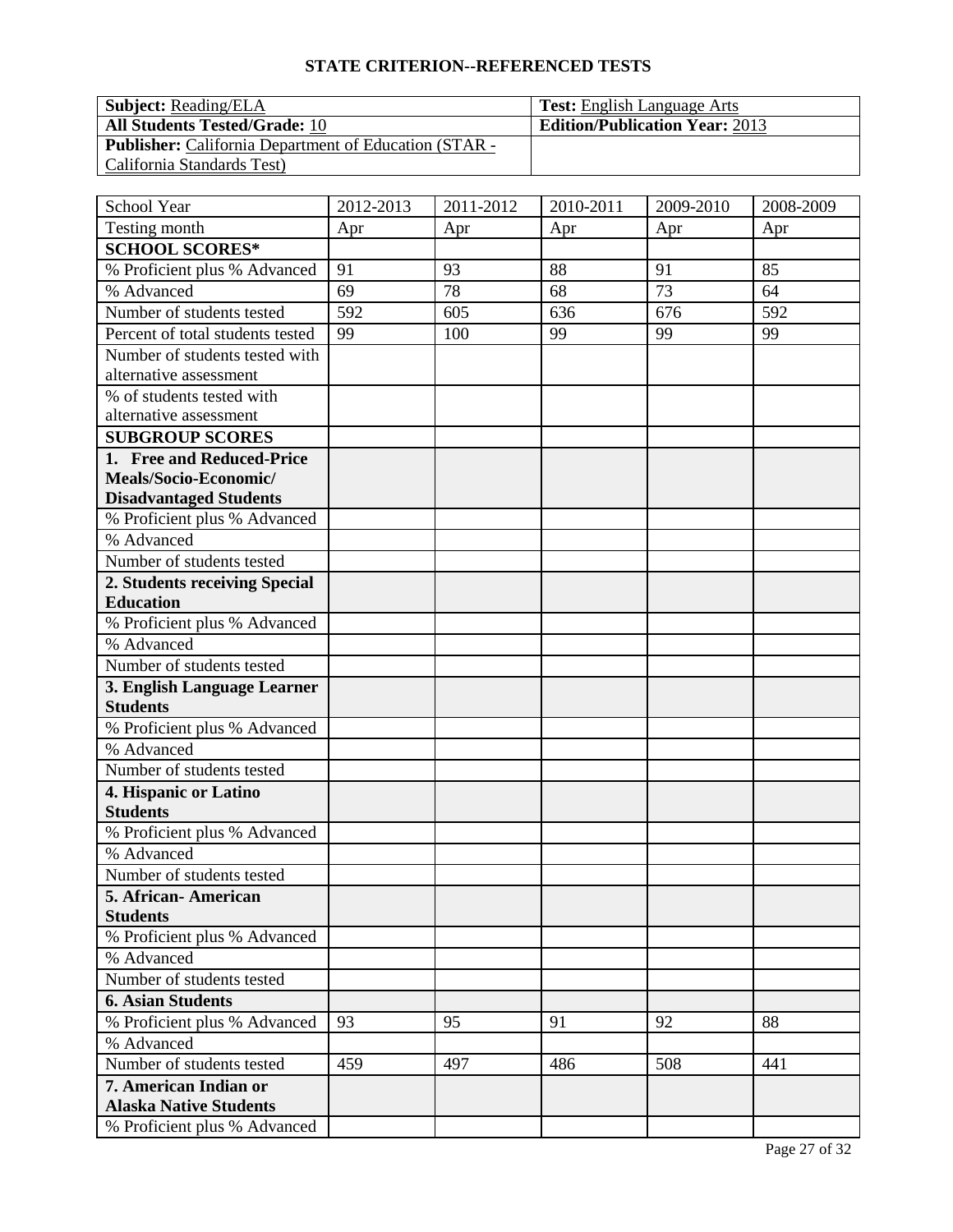| School Year                      | 2012-2013 | 2011-2012 | 2010-2011 | 2009-2010 | 2008-2009 |
|----------------------------------|-----------|-----------|-----------|-----------|-----------|
| % Advanced                       |           |           |           |           |           |
| Number of students tested        |           |           |           |           |           |
| 8. Native Hawaiian or other      |           |           |           |           |           |
| <b>Pacific Islander Students</b> |           |           |           |           |           |
| % Proficient plus % Advanced     |           |           |           |           |           |
| % Advanced                       |           |           |           |           |           |
| Number of students tested        |           |           |           |           |           |
| 9. White Students                |           |           |           |           |           |
| % Proficient plus % Advanced     | 85        | 87        | 83        | 86        | 80        |
| % Advanced                       |           |           |           |           |           |
| Number of students tested        | 87        | 93        | 127       | 144       | 129       |
| 10. Two or More Races            |           |           |           |           |           |
| identified Students              |           |           |           |           |           |
| % Proficient plus % Advanced     |           |           |           |           |           |
| % Advanced                       |           |           |           |           |           |
| Number of students tested        |           |           |           |           |           |
| 11. Other 1: Other 1             |           |           |           |           |           |
| % Proficient plus % Advanced     |           |           |           |           |           |
| % Advanced                       |           |           |           |           |           |
| Number of students tested        |           |           |           |           |           |
| 12. Other 2: Other 2             |           |           |           |           |           |
| % Proficient plus % Advanced     |           |           |           |           |           |
| % Advanced                       |           |           |           |           |           |
| Number of students tested        |           |           |           |           |           |
| 13. Other 3: Other 3             |           |           |           |           |           |
| % Proficient plus % Advanced     |           |           |           |           |           |
| % Advanced                       |           |           |           |           |           |
| Number of students tested        |           |           |           |           |           |

**NOTES:**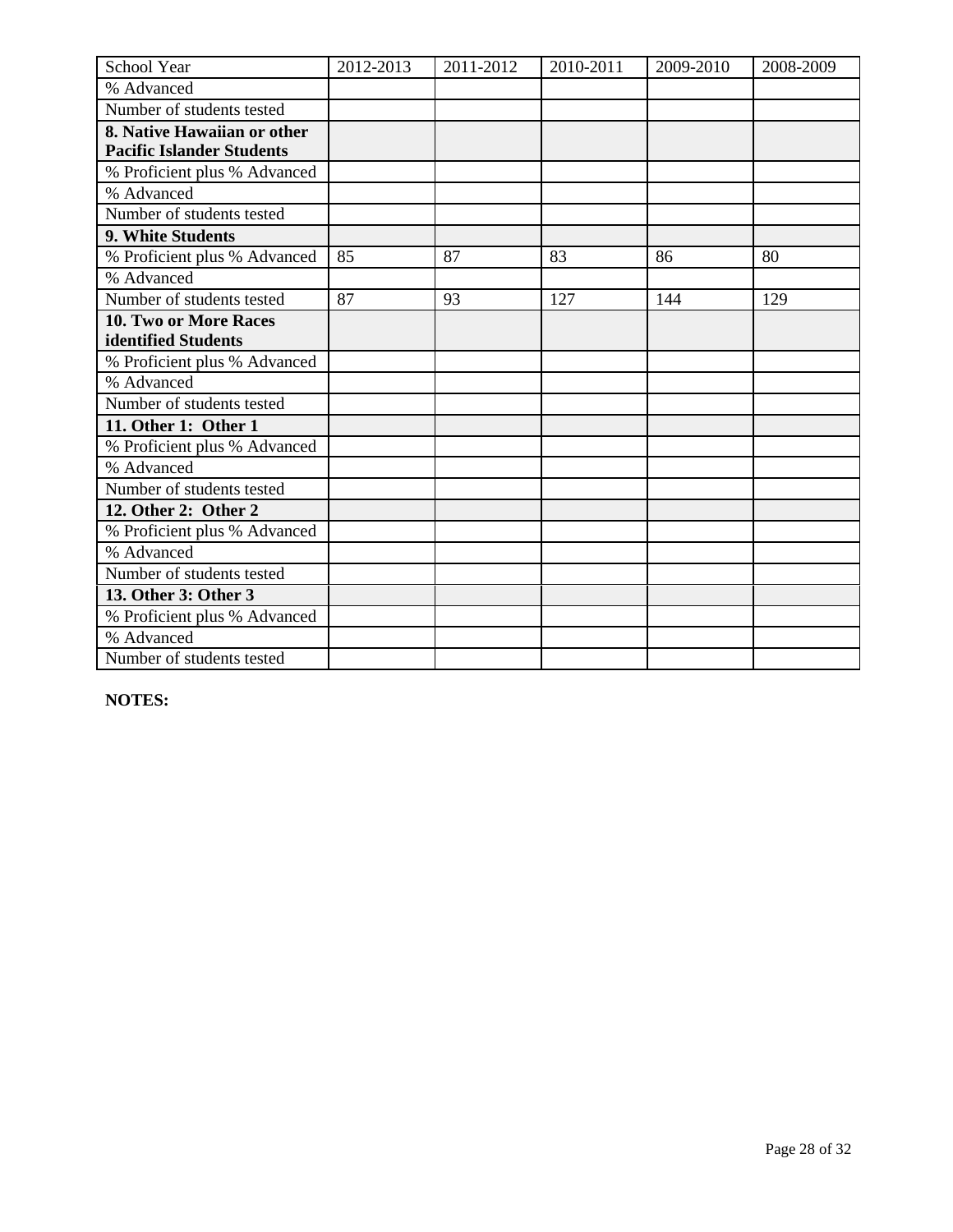| <b>Subject:</b> Reading/ELA                                  | <b>Test:</b> English Language Arts    |
|--------------------------------------------------------------|---------------------------------------|
| <b>All Students Tested/Grade: 11</b>                         | <b>Edition/Publication Year: 2013</b> |
| <b>Publisher:</b> California Department of Education (STAR - |                                       |
| California Standards Test)                                   |                                       |

| School Year                                              | 2012-2013 | 2011-2012 | 2010-2011 | 2009-2010 | 2008-2009 |
|----------------------------------------------------------|-----------|-----------|-----------|-----------|-----------|
| Testing month                                            | Apr       | Apr       | Apr       | Apr       | Apr       |
| <b>SCHOOL SCORES*</b>                                    |           |           |           |           |           |
| % Proficient plus % Advanced                             | 91        | 86        | 87        | 82        | 83        |
| % Advanced                                               | 74        | 65        | 69        | 65        | 62        |
| Number of students tested                                | 604       | 630       | 650       | 567       | 602       |
| Percent of total students tested                         | 99        | 100       | 99        | 99        | 99        |
| Number of students tested with<br>alternative assessment |           |           |           |           |           |
| % of students tested with                                |           |           |           |           |           |
| alternative assessment                                   |           |           |           |           |           |
| <b>SUBGROUP SCORES</b>                                   |           |           |           |           |           |
| 1. Free and Reduced-Price                                |           |           |           |           |           |
| Meals/Socio-Economic/                                    |           |           |           |           |           |
| <b>Disadvantaged Students</b>                            |           |           |           |           |           |
| % Proficient plus % Advanced                             |           |           |           |           |           |
| % Advanced                                               |           |           |           |           |           |
| Number of students tested                                |           |           |           |           |           |
| 2. Students receiving Special                            |           |           |           |           |           |
| <b>Education</b>                                         |           |           |           |           |           |
| % Proficient plus % Advanced                             |           |           |           |           |           |
| % Advanced                                               |           |           |           |           |           |
| Number of students tested                                |           |           |           |           |           |
| 3. English Language Learner                              |           |           |           |           |           |
| <b>Students</b>                                          |           |           |           |           |           |
| % Proficient plus % Advanced                             |           |           |           |           |           |
| % Advanced                                               |           |           |           |           |           |
| Number of students tested                                |           |           |           |           |           |
| 4. Hispanic or Latino                                    |           |           |           |           |           |
| <b>Students</b>                                          |           |           |           |           |           |
| % Proficient plus % Advanced                             |           |           |           |           |           |
| % Advanced                                               |           |           |           |           |           |
| Number of students tested                                |           |           |           |           |           |
| 5. African - American<br><b>Students</b>                 |           |           |           |           |           |
| % Proficient plus % Advanced                             |           |           |           |           |           |
| % Advanced                                               |           |           |           |           |           |
| Number of students tested                                |           |           |           |           |           |
| <b>6. Asian Students</b>                                 |           |           |           |           |           |
| % Proficient plus % Advanced                             | 93        | 90        | 90        | 86        | 86        |
| % Advanced                                               |           |           |           |           |           |
| Number of students tested                                | 494       | 486       | 488       | 427       | 443       |
| 7. American Indian or                                    |           |           |           |           |           |
| <b>Alaska Native Students</b>                            |           |           |           |           |           |
| % Proficient plus % Advanced                             |           |           |           |           |           |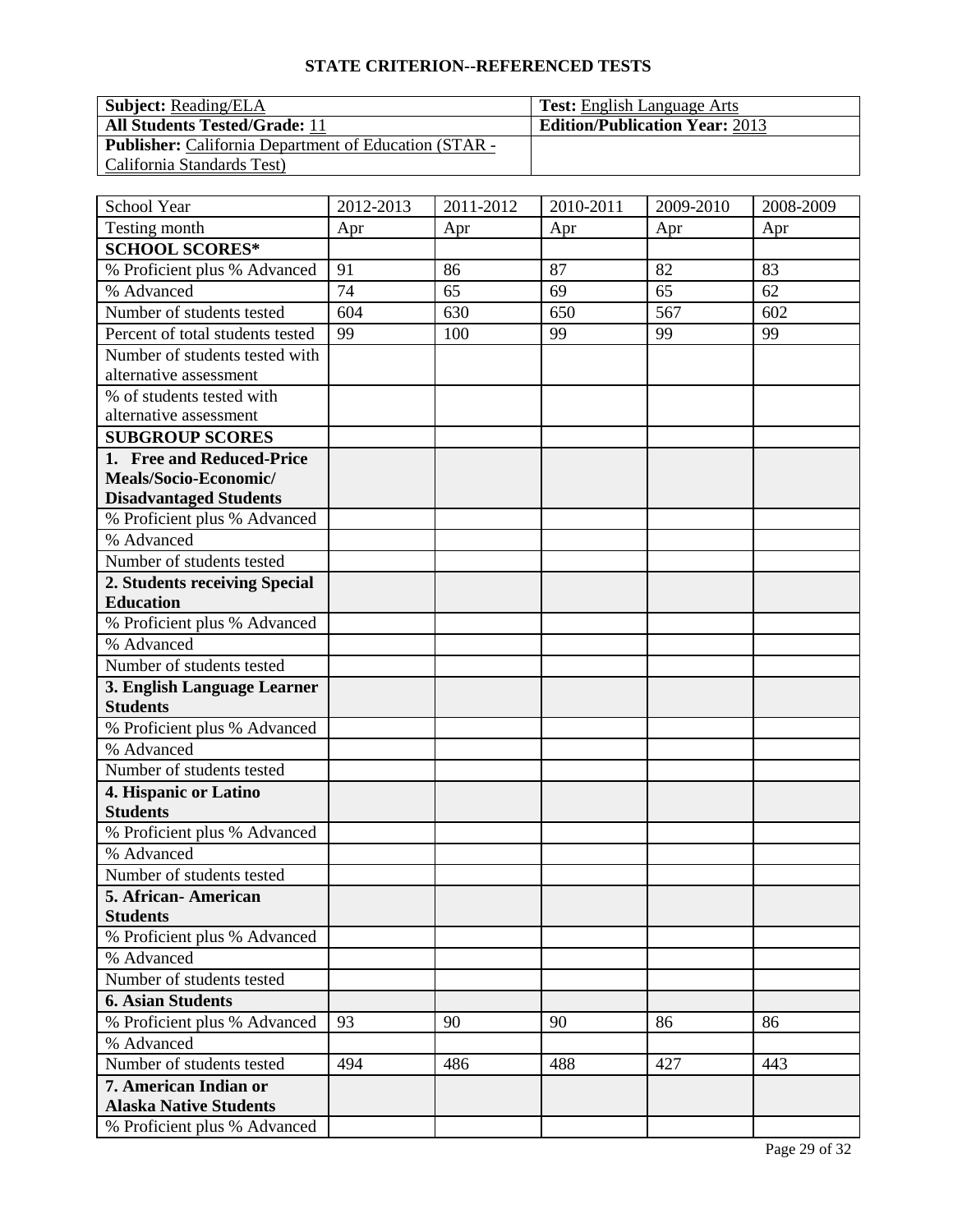| School Year                      | 2012-2013 | 2011-2012 | 2010-2011 | 2009-2010 | 2008-2009 |
|----------------------------------|-----------|-----------|-----------|-----------|-----------|
| % Advanced                       |           |           |           |           |           |
| Number of students tested        |           |           |           |           |           |
| 8. Native Hawaiian or other      |           |           |           |           |           |
| <b>Pacific Islander Students</b> |           |           |           |           |           |
| % Proficient plus % Advanced     |           |           |           |           |           |
| % Advanced                       |           |           |           |           |           |
| Number of students tested        |           |           |           |           |           |
| 9. White Students                |           |           |           |           |           |
| % Proficient plus % Advanced     | 85        | 82        | 82        | 74        | 76        |
| % Advanced                       |           |           |           |           |           |
| Number of students tested        | 92        | 122       | 135       | 117       | 139       |
| 10. Two or More Races            |           |           |           |           |           |
| identified Students              |           |           |           |           |           |
| % Proficient plus % Advanced     |           |           |           |           |           |
| % Advanced                       |           |           |           |           |           |
| Number of students tested        |           |           |           |           |           |
| 11. Other 1: Other 1             |           |           |           |           |           |
| % Proficient plus % Advanced     |           |           |           |           |           |
| % Advanced                       |           |           |           |           |           |
| Number of students tested        |           |           |           |           |           |
| 12. Other 2: Other 2             |           |           |           |           |           |
| % Proficient plus % Advanced     |           |           |           |           |           |
| % Advanced                       |           |           |           |           |           |
| Number of students tested        |           |           |           |           |           |
| 13. Other 3: Other 3             |           |           |           |           |           |
| % Proficient plus % Advanced     |           |           |           |           |           |
| % Advanced                       |           |           |           |           |           |
| Number of students tested        |           |           |           |           |           |

**NOTES:**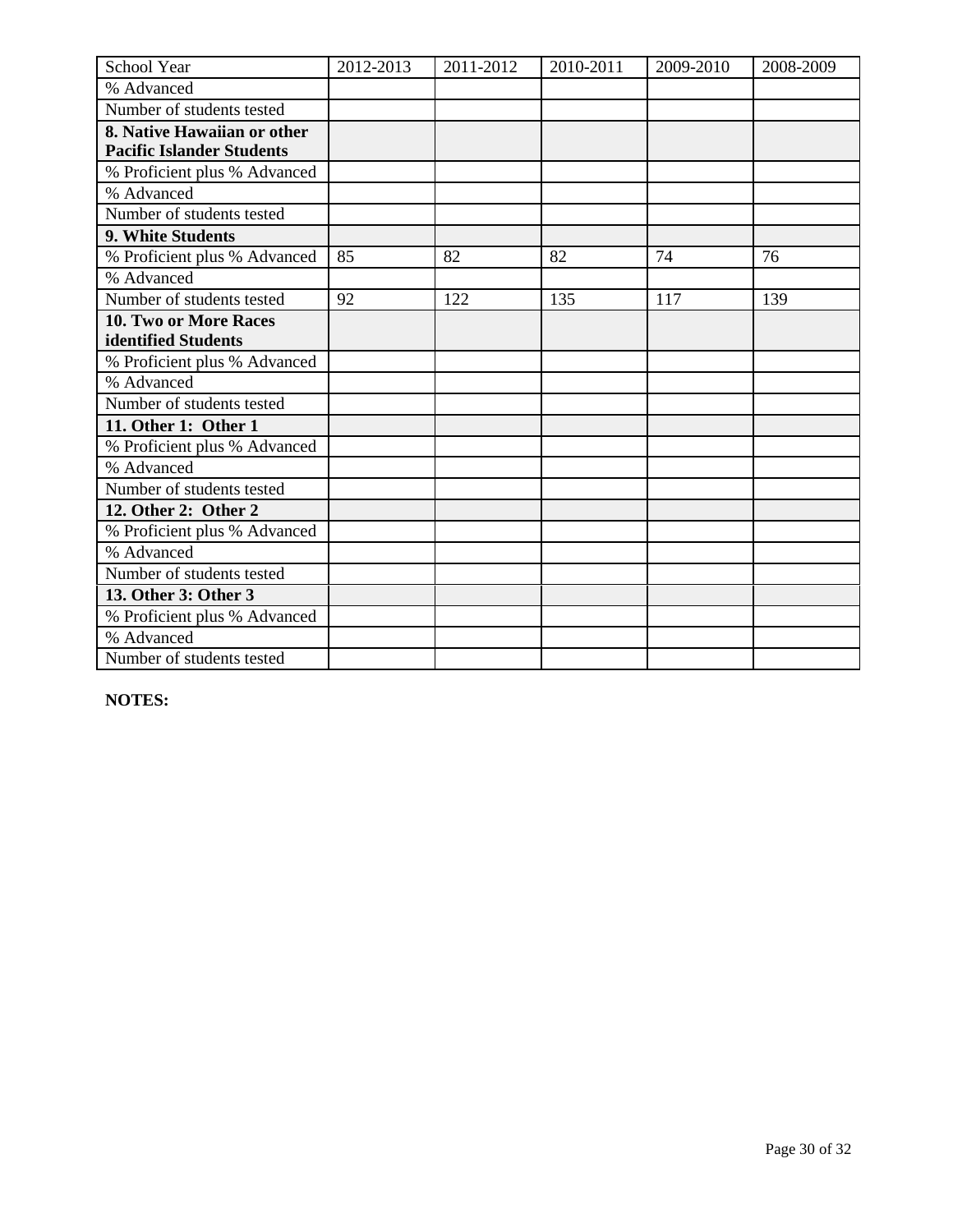| <b>Subject:</b> Reading/ELA                                  | <b>Test:</b> English Language Arts    |
|--------------------------------------------------------------|---------------------------------------|
| <b>All Students Tested/Grade: 9</b>                          | <b>Edition/Publication Year: 2013</b> |
| <b>Publisher:</b> California Department of Education (STAR - |                                       |
| California Standards Test)                                   |                                       |

| School Year                                                   | 2012-2013 | 2011-2012 | 2010-2011 | 2009-2010 | 2008-2009 |
|---------------------------------------------------------------|-----------|-----------|-----------|-----------|-----------|
| Testing month                                                 | Apr       | Apr       | Apr       | Apr       | Apr       |
| <b>SCHOOL SCORES*</b>                                         |           |           |           |           |           |
| % Proficient plus % Advanced                                  | 95        | 93        | 95        | 93        | 93        |
| % Advanced                                                    | 78        | 77        | 80        | 72        | 76        |
| Number of students tested                                     | 568       | 598       | 606       | 637       | 695       |
| Percent of total students tested                              | 98        | 99        | 99        | 100       | 99        |
| Number of students tested with                                |           |           |           |           |           |
| alternative assessment                                        |           |           |           |           |           |
| % of students tested with                                     |           |           |           |           |           |
| alternative assessment                                        |           |           |           |           |           |
| <b>SUBGROUP SCORES</b>                                        |           |           |           |           |           |
| 1. Free and Reduced-Price                                     |           |           |           |           |           |
| Meals/Socio-Economic/                                         |           |           |           |           |           |
| <b>Disadvantaged Students</b><br>% Proficient plus % Advanced |           |           |           |           |           |
| % Advanced                                                    |           |           |           |           |           |
| Number of students tested                                     |           |           |           |           |           |
| 2. Students receiving Special                                 |           |           |           |           |           |
| <b>Education</b>                                              |           |           |           |           |           |
| % Proficient plus % Advanced                                  |           |           |           |           |           |
| % Advanced                                                    |           |           |           |           |           |
| Number of students tested                                     |           |           |           |           |           |
| 3. English Language Learner                                   |           |           |           |           |           |
| <b>Students</b>                                               |           |           |           |           |           |
| % Proficient plus % Advanced                                  |           |           |           |           |           |
| % Advanced                                                    |           |           |           |           |           |
| Number of students tested                                     |           |           |           |           |           |
| 4. Hispanic or Latino                                         |           |           |           |           |           |
| <b>Students</b>                                               |           |           |           |           |           |
| % Proficient plus % Advanced                                  |           |           |           |           |           |
| % Advanced                                                    |           |           |           |           |           |
| Number of students tested                                     |           |           |           |           |           |
| 5. African-American                                           |           |           |           |           |           |
| <b>Students</b>                                               |           |           |           |           |           |
| % Proficient plus % Advanced                                  |           |           |           |           |           |
| % Advanced                                                    |           |           |           |           |           |
| Number of students tested                                     |           |           |           |           |           |
| <b>6. Asian Students</b>                                      |           |           |           |           |           |
| % Proficient plus % Advanced                                  | 97        | 95        | 96        | 95        | 94        |
| % Advanced                                                    |           |           |           |           |           |
| Number of students tested                                     | 430       | 462       | 492       | 479       | 513       |
| 7. American Indian or                                         |           |           |           |           |           |
| <b>Alaska Native Students</b>                                 |           |           |           |           |           |
| % Proficient plus % Advanced                                  |           |           |           |           |           |